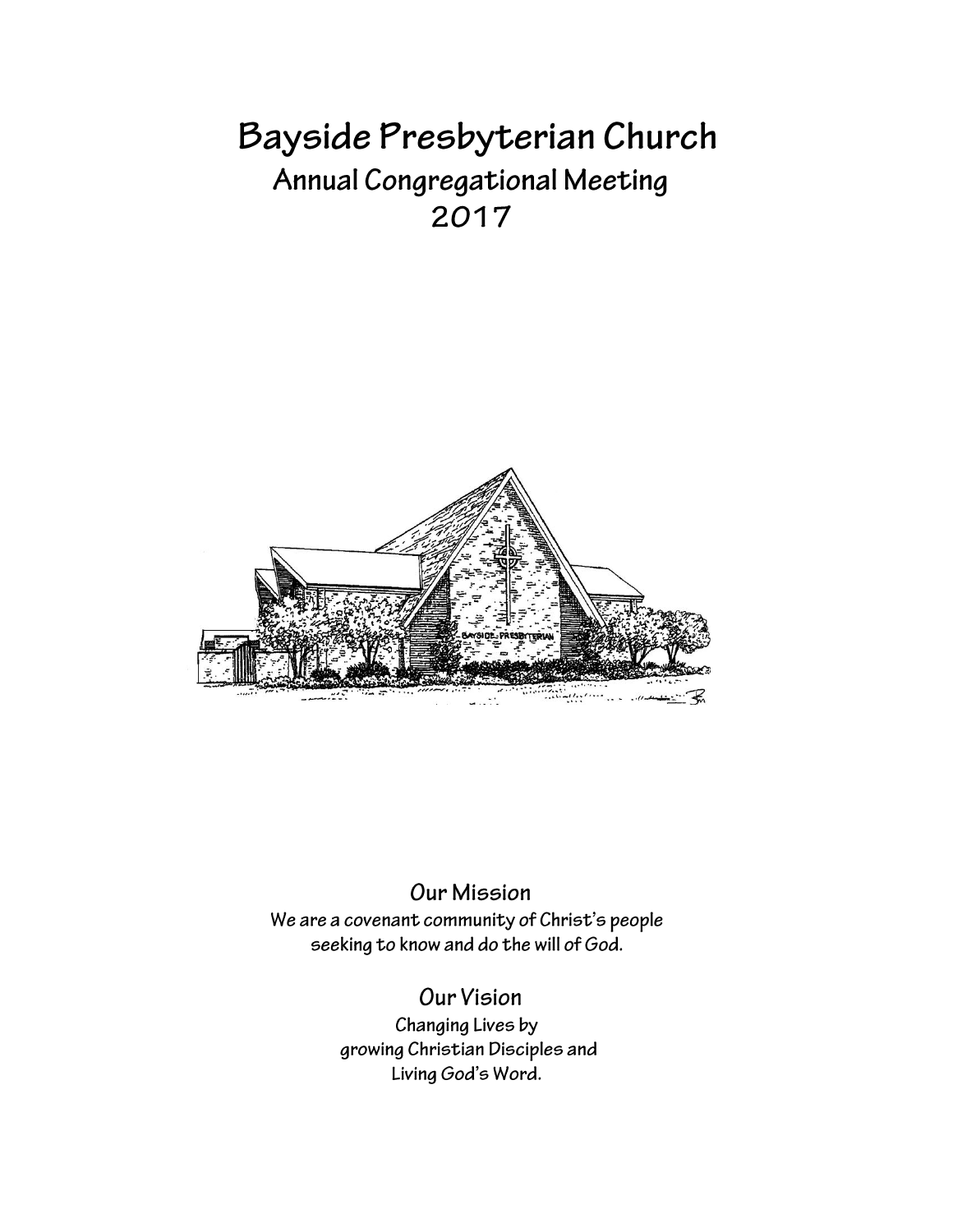# **Index**

| <b>Congregational Meeting Agenda</b>          | $\overline{2}$ |
|-----------------------------------------------|----------------|
| Meeting of the Corporation Agenda             | 3              |
| <b>Mission Statement and Vision Statement</b> | $\overline{4}$ |
| Circle of the Saints, Outgoing Elders         | 5              |
| <b>Statistics and Budget</b>                  | 6              |
| <b>Congregational Nominating Committee</b>    | 7              |
| Terms of Call, Pastor                         | 8              |
| Terms of Call, Associate Pastor               | 9              |
| Report of the Pastor/Head of Staff            | 10             |
| Report of the Associate Pastor                | 11             |
| Report of the Director of Music Ministries    | 12             |
| Report of the Director of Christian Education | $13 - 14$      |
| Report of the Preschool Director              | 15             |
| Ministry and Committee Reports                |                |
| <b>Administrative Support</b>                 | 16             |
| <b>Christian Education</b>                    | 17             |
| <b>Community Service</b>                      | 18-19          |
| <b>Congregational Care</b>                    | 20             |
| <b>Endowment Committee</b>                    | 21             |
| Evangelism                                    | 22             |
| <b>Global Missions</b>                        | 23             |
| Property                                      | $24 - 25$      |
| Stewardship                                   | 26             |
| Worship                                       | 27             |
| Memorial Garden and Columbarium Committee     | <b>XX</b>      |
| <b>Stephen Ministry</b>                       | 28             |
| Presbyterian Men                              | 29             |
| Presbyterian Women                            | $30 - 31$      |
| <b>Session Roster</b>                         | 32             |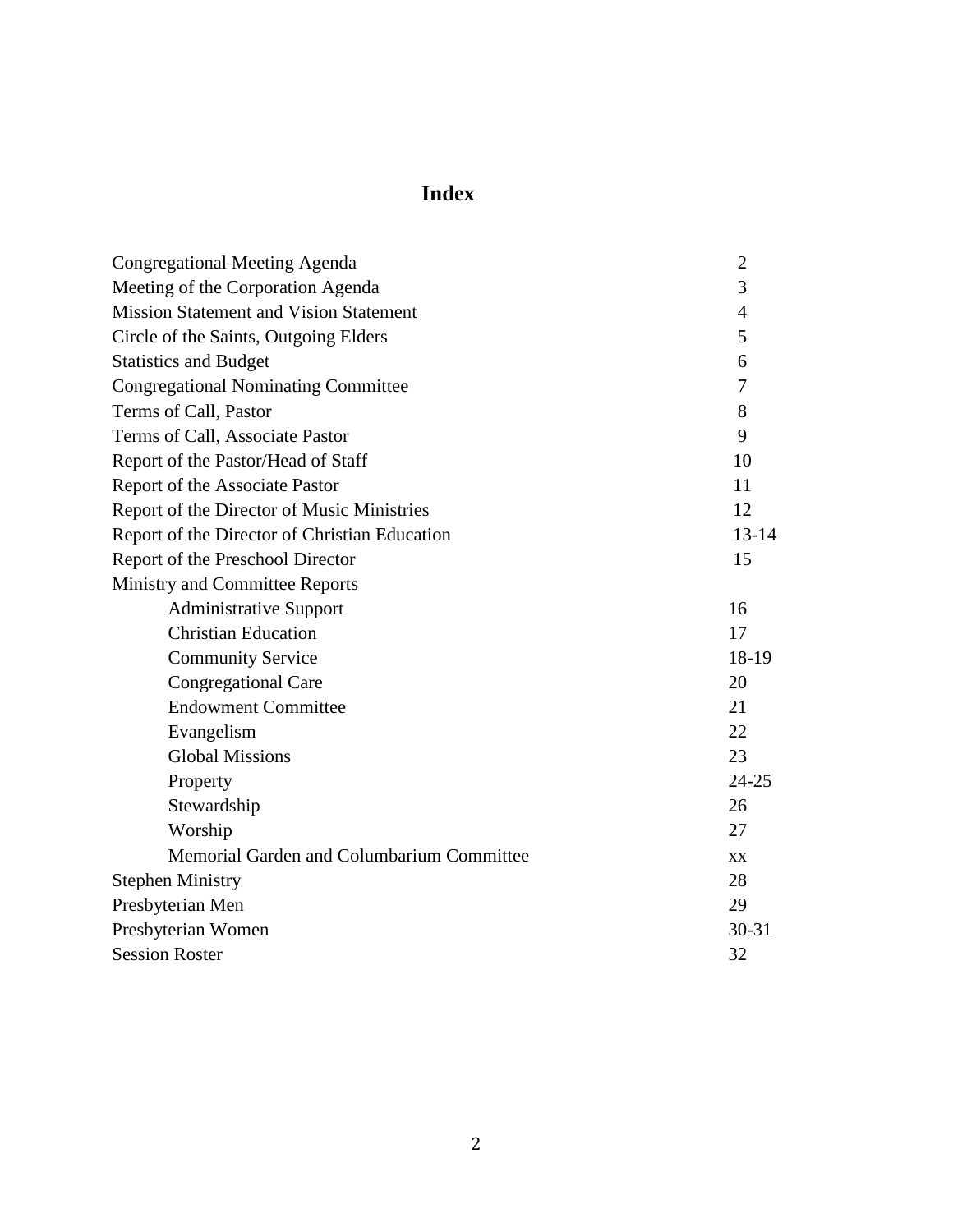#### **Bayside Presbyterian Church Congregational Meeting Agenda**

**Sunday, February 5, 2017 12:00 pm**

- I. Call to Order
- II. Opening Prayer
- III. Declaration of Quorum
- IV. Purpose of Meeting
- V. Items of Business
	- a. Statistics
	- b. Budget
	- c. Congregational Nominating Committee \*
	- d. Terms of Call Informational Purposes only
- VI. Reports of Bayside Directors
	- a. Written reports are included from Staff & Ministry Teams for congregational members to read.
- VII. Reports of Church Ministries and Committees
	- b. Written reports are included from Staff & Ministry Teams for congregational members to read.
- VIII. Adjournment and Closing Prayer
	- \* Require approval by the Congregation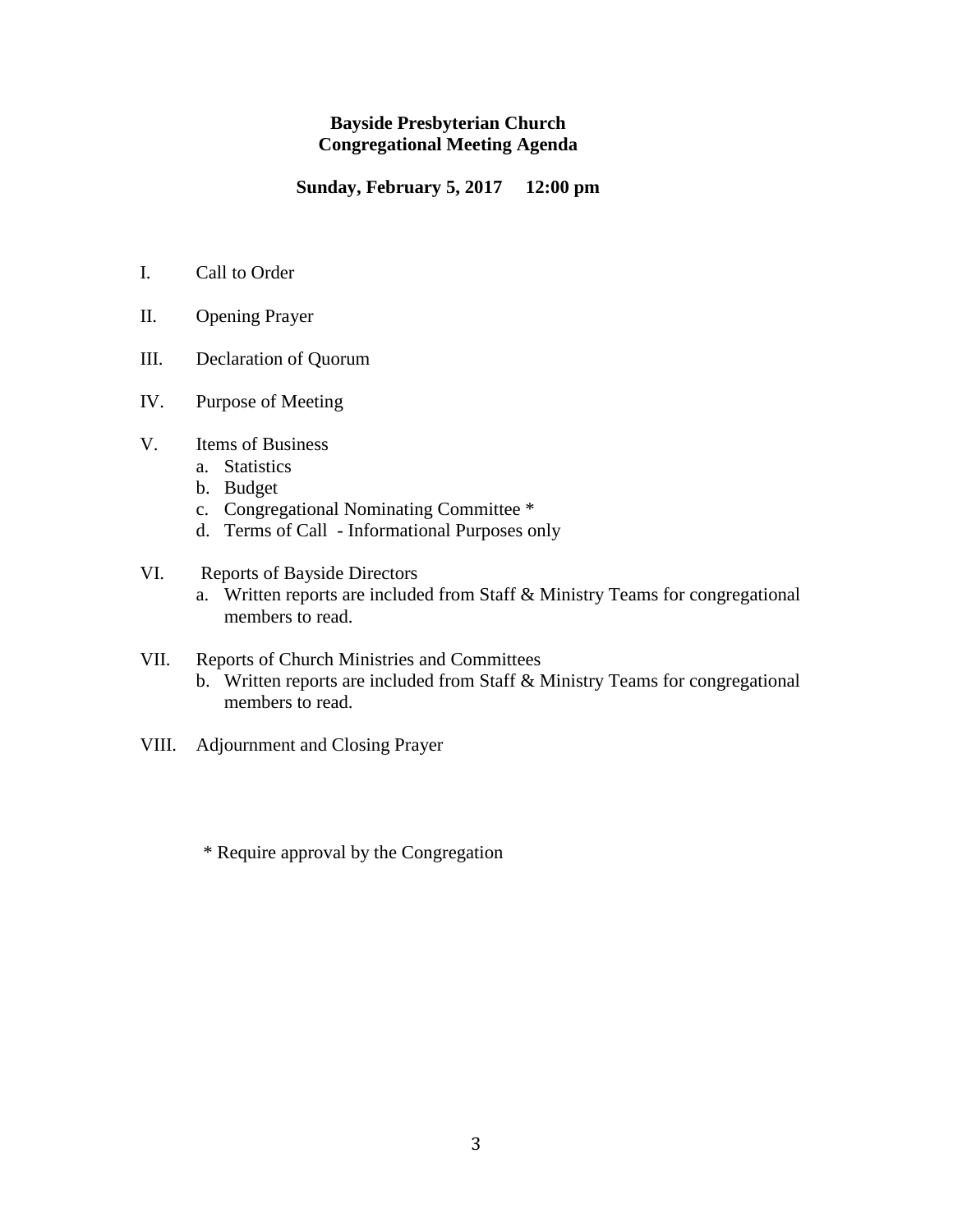#### **Bayside Presbyterian Church Meeting of the Corporation Agenda**

#### **Sunday, February 5 12:15 pm Immediately Upon Conclusion of the Congregational Meeting**

- I. Call to Order
- II. Opening Prayer
- III. Declaration of Quorum

### IV. Discussion of Matters of Mutual Interest

- a. The Corporate By-Laws
- b. The Role of Our Ministers
- c. The Role of Session
- d. The Role of Trustees
- e. The Officers of the Corporation
- f. The "Exemption Clause"
- V. 2016 Accomplishments Deeds Consolidation
- VI. Adjournment and Closing Prayer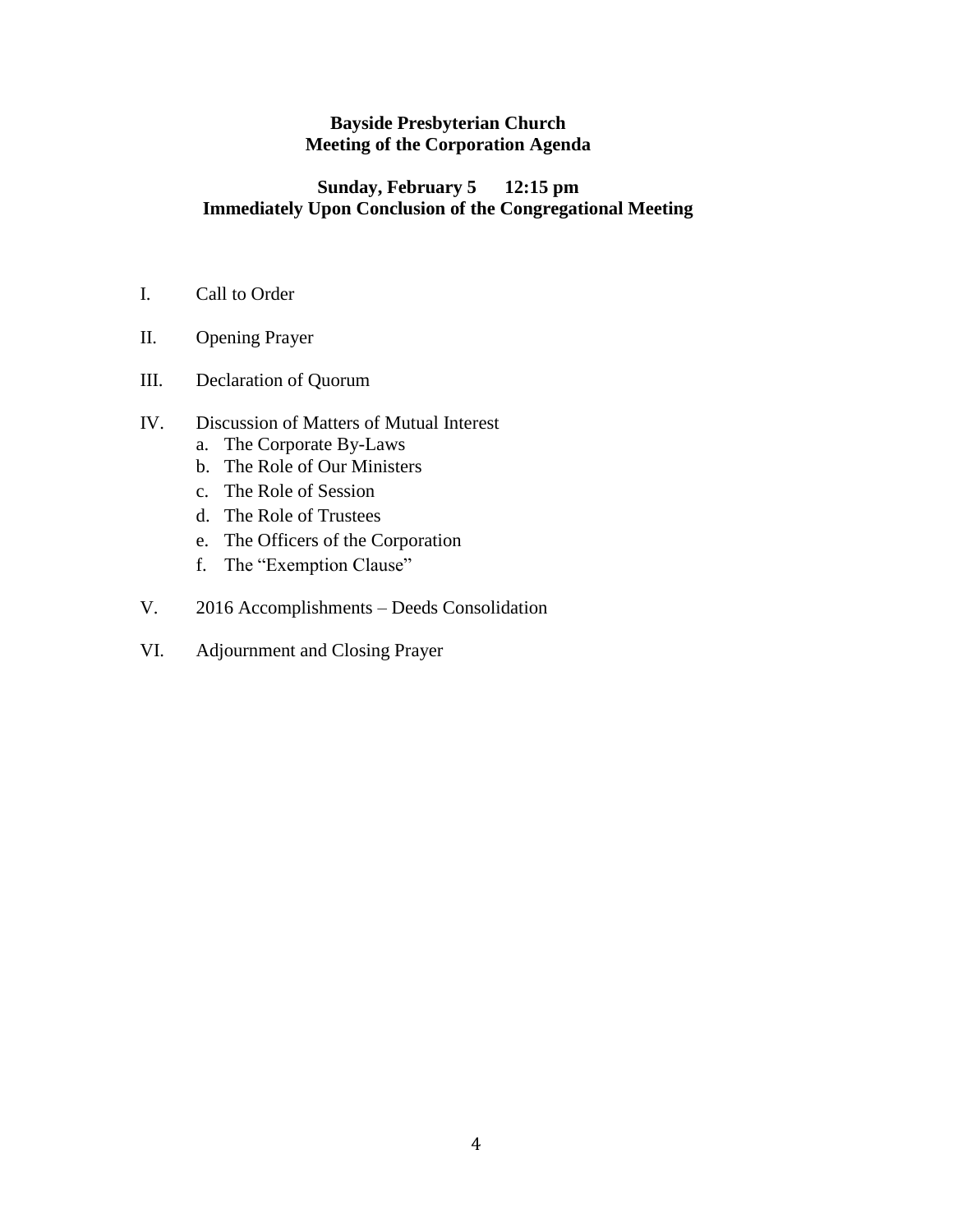#### **Our Mission**

*We are a covenant community of Christ's people seeking to know and to do the will of God.*

#### **Our Vision**

 *Changing Lives by Growing Christian Disciples and Living God's Word.* 

**We are led by Jesus Christ,** the head of the Church, who challenges us to live into his **Great Commission:**

*"Go therefore and make disciples of all nations, baptizing them in the name of the Father and of the Son and of the Holy Spirit, and teaching them to observe all things that I have commanded you." Matthew 28:19-20*

#### …and his **Great Commandment**:

*"You shall love the Lord your God with all your heart, and with all your soul, and with all your mind, and with all your strength. Love your neighbor as yourself." Mark 12:29-31*

**Christ calls us to respond** to his challenges by using the resources with which God has blessed us.

#### **We believe we are called:**

| - To participate in meaningful worship.                                                                     | <b>Worship Ministry</b>                                         |
|-------------------------------------------------------------------------------------------------------------|-----------------------------------------------------------------|
| - To grow in knowledge of God and self.                                                                     | <b>Christian Education Ministry</b>                             |
| - To provide a supportive, loving, and caring ministry. <i>Congregational Care Ministry</i>                 |                                                                 |
| - To proclaim God's healing and reconciling love here <i>Evangelism Ministry</i><br>- and around the world. |                                                                 |
| - To reach out and serve others in word and deed.                                                           | <b>Community Service, Global Missions</b>                       |
| - To exercise good stewardship of God's creation<br>and blessings.                                          | Administrative Support, Property,<br>and Stewardship Ministries |

**���������������**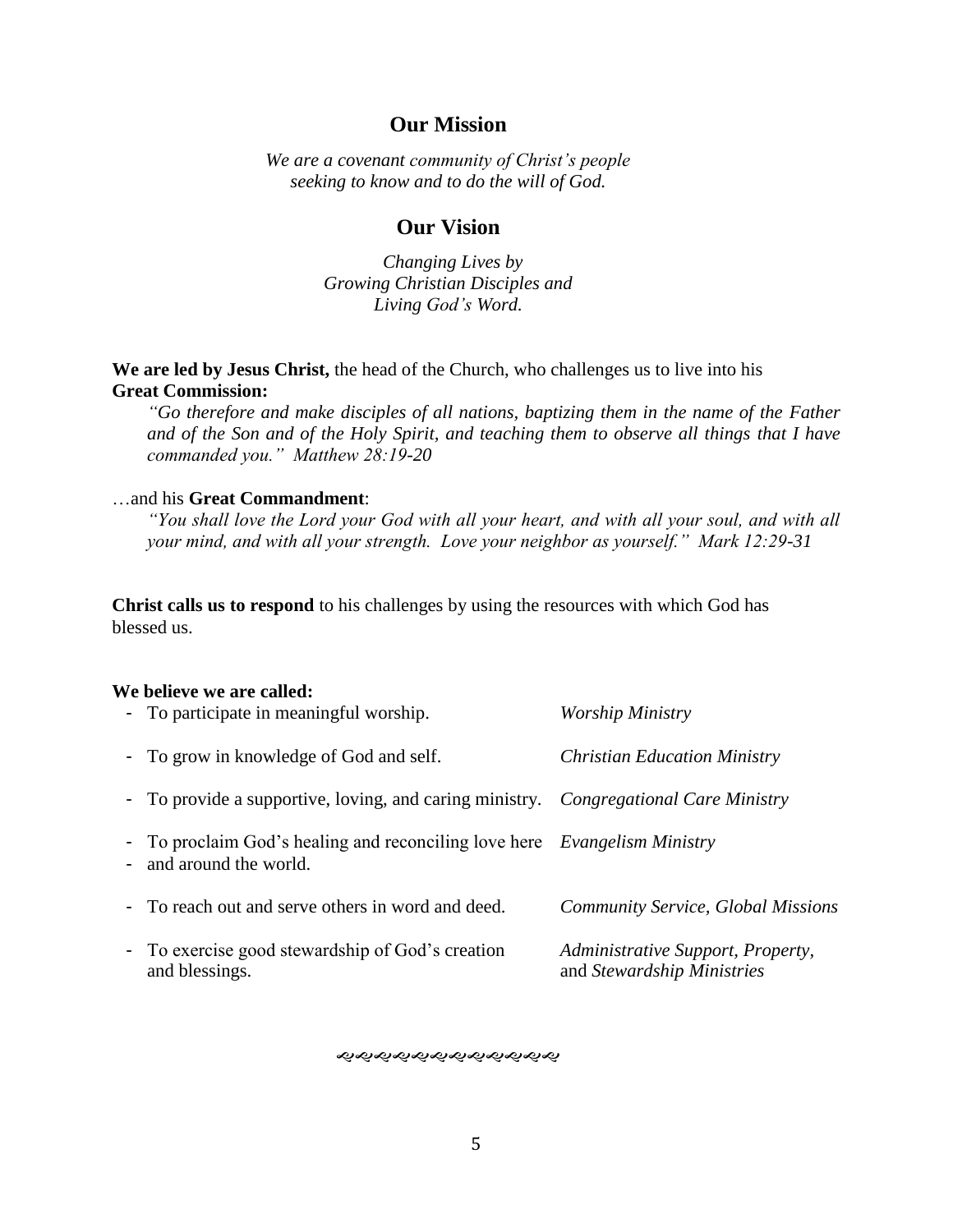#### **Circle of the Saints**

*Eternal God, we praise your name for these and all your servants who have kept the faith, finished their course, and are at rest in you. Help us to abide in their fellowship and to follow their example, that, with them, we may share the feast that Christ has prepared for us all. We trust that you are with us always, O God, in our grief and our celebration. In the name of Jesus Christ, in whom love lives forever we pray. Amen.*

> Margaret Cornell Jim Eckroade Bonnie Forrest Gwendolyn Gehring Caroll Page Eva Rask Kelsie Reece Mary Ruth Scott Joanne Young

*֍*֍֍֍֍֍֍֍֍֍֍

#### **Outgoing Elders**

**The Book of Order notes that**, "congregations should elect persons of wisdom and maturity of faith, having demonstrated skills in leadership and being compassionate in spirit." Bayside has a rich tradition of elders sharing their gifts and serving well. We express our heartfelt thanks to

> Bob Baker Bobbie Brenton Terri Dannemann Bob Orcutt Jean Reid Thom Sare and Terri Wilkins

for hearing God's call and responding with faithful service. We give thanks to God for how they all shared their time and talents.

#### *સર્વેશ્વેશ્વેશ્વેશ્વેશ્વેશ્વેશ્વેશ્વે*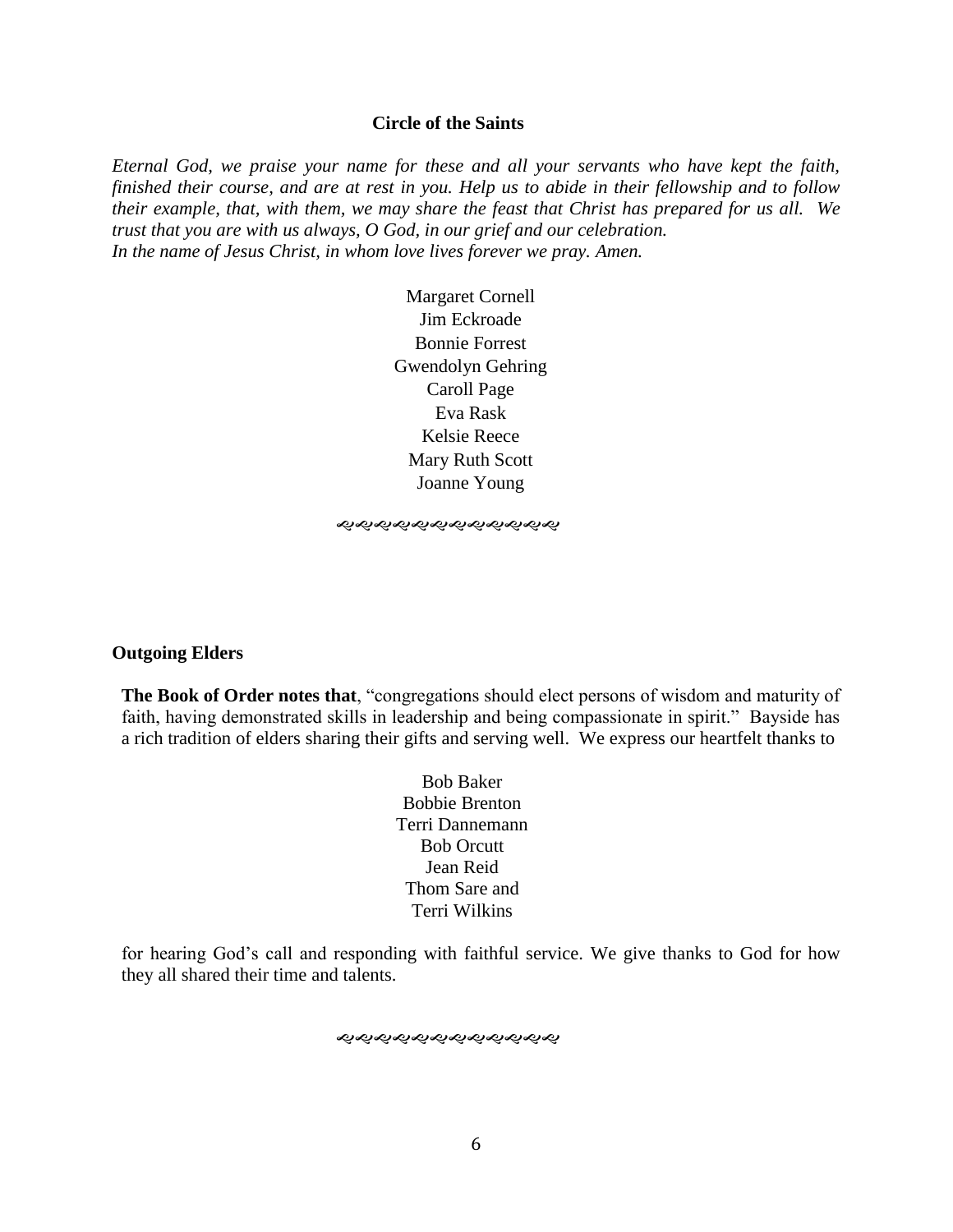# **Statistics and Budget**

| <b>Membership</b>             |    |           |
|-------------------------------|----|-----------|
| <b>Prior Active Members</b>   |    | 563       |
| Gains                         |    |           |
| New Members                   | 14 |           |
| <b>Transfers</b>              | 2  | $16 (+)$  |
| Losses                        |    |           |
| <b>Transfers</b>              | 7  |           |
| Deaths                        | 9  | $16( - )$ |
| <b>Current Active Members</b> |    | 563       |
| <b>Baptisms</b>               |    |           |
| Infant                        | 6  |           |
| Adult                         |    |           |

# **Results of the Stewardship Campaign**

|                            | 2016      | 2017      |
|----------------------------|-----------|-----------|
| <b>Estimates of Giving</b> | 135       | 126       |
| <b>Estimated Income</b>    | \$576,711 | \$629,486 |

| <b>Budget</b>                 | 2016 Budget | 2016 Actual | 2017 Budget |
|-------------------------------|-------------|-------------|-------------|
| <b>Estimates of Giving</b>    | \$572,359   | \$553,813   | \$568,203   |
| Other Income                  | 186,248     | 149,658     | 181,442     |
| <b>Total</b>                  | \$758,607   | \$703,471   | \$749,645   |
| <b>Ministry Budgets</b>       |             |             |             |
| <b>Administrative Support</b> | 543,057     | 506,333     | 534,895     |
| <b>Christian Education</b>    | 19,500      | 14,490      | 20,000      |
| <b>Community Service</b>      | 23,500      | 21,125      | 25,000      |
| <b>Congregational Care</b>    | 3,000       | 1,133       | 3,000       |
| Evangelism                    | 4,000       | 3,695       | 4,000       |
| Property                      | 75,000      | 78,285      | 82,000      |
| Stewardship                   | 3,000       | 2,111       | 3,000       |
| <b>Global Missions</b>        | 63,400      | 60,277      | 52,200      |
| Worship                       | 24,150      | 18,074      | 25,550      |
| <b>Section Leaders</b>        |             |             | 7,938       |
| <b>Total</b>                  | \$758,607   | \$705,523   | \$749,645   |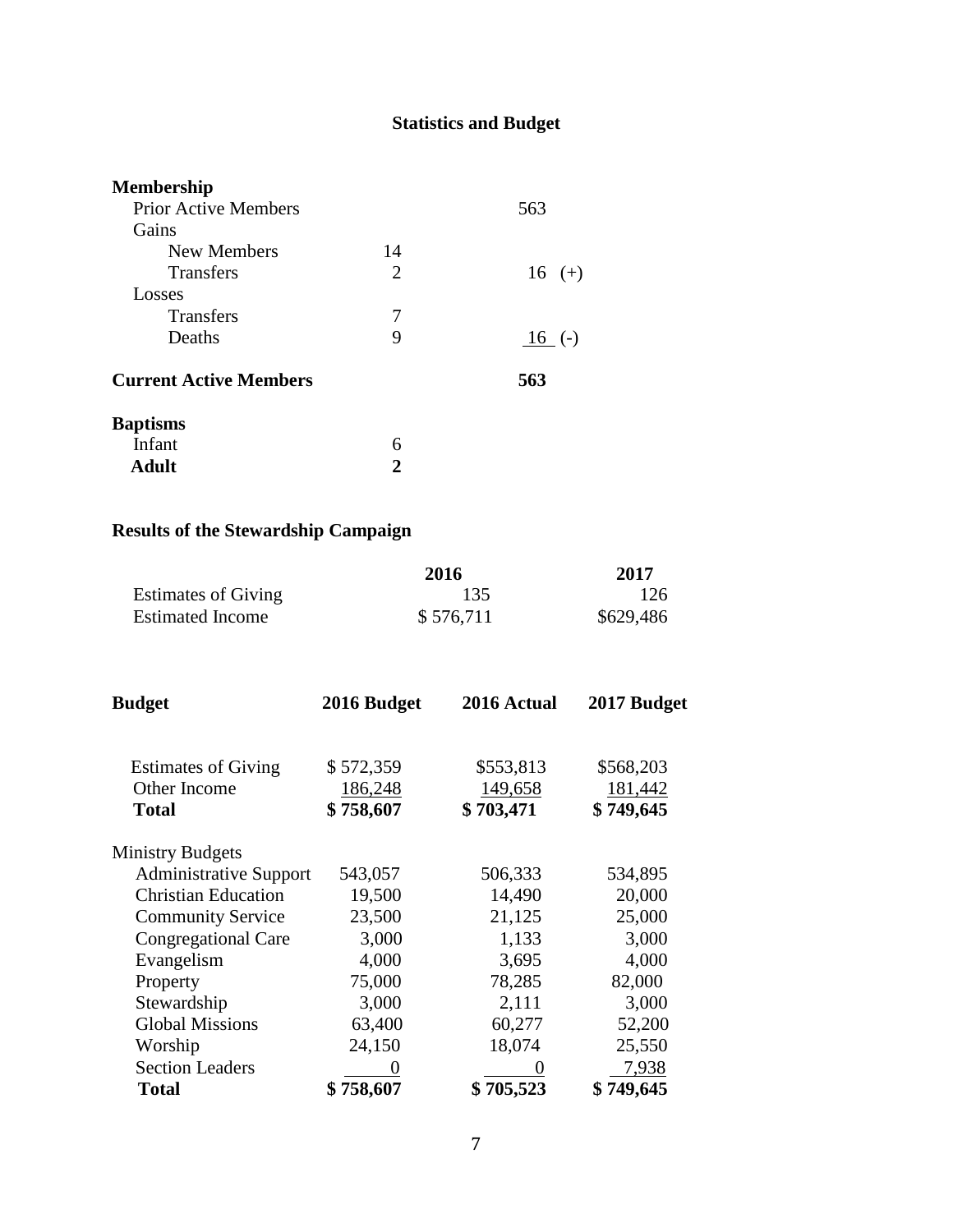#### **Congregational Nominating Committee**

#### **2017**

"Ruling Elders and deacons shall be nominated by a committee elected by the congregation*,*  drawn from and representative of its membership. Congregations may provide by their own rule for a congregational nominating committee, provided that the committee shall consist of at least three active members of the congregation, and shall include at least one ruling elder who is currently serving on the session. The pastor shall serve ex officio and without vote." *(Book of Order G-2.0401)*

The following members of the church are proposed for election by the congregation. Nominations from the floor shall also be considered prior to election.

| Pam Spillman              | <b>Ruling Elder</b>   |
|---------------------------|-----------------------|
| Nancy Guy                 | <b>Ruling Elder</b>   |
| <b>Bob Allen</b>          | Congregation at Large |
| Marie Parr                | Congregation at Large |
| Charlie Arado             | Congregation at Large |
| Janet Straddeck           | Congregation at Large |
| Rev. Dr. David N. Rollins | Pastor (Ex Officio)   |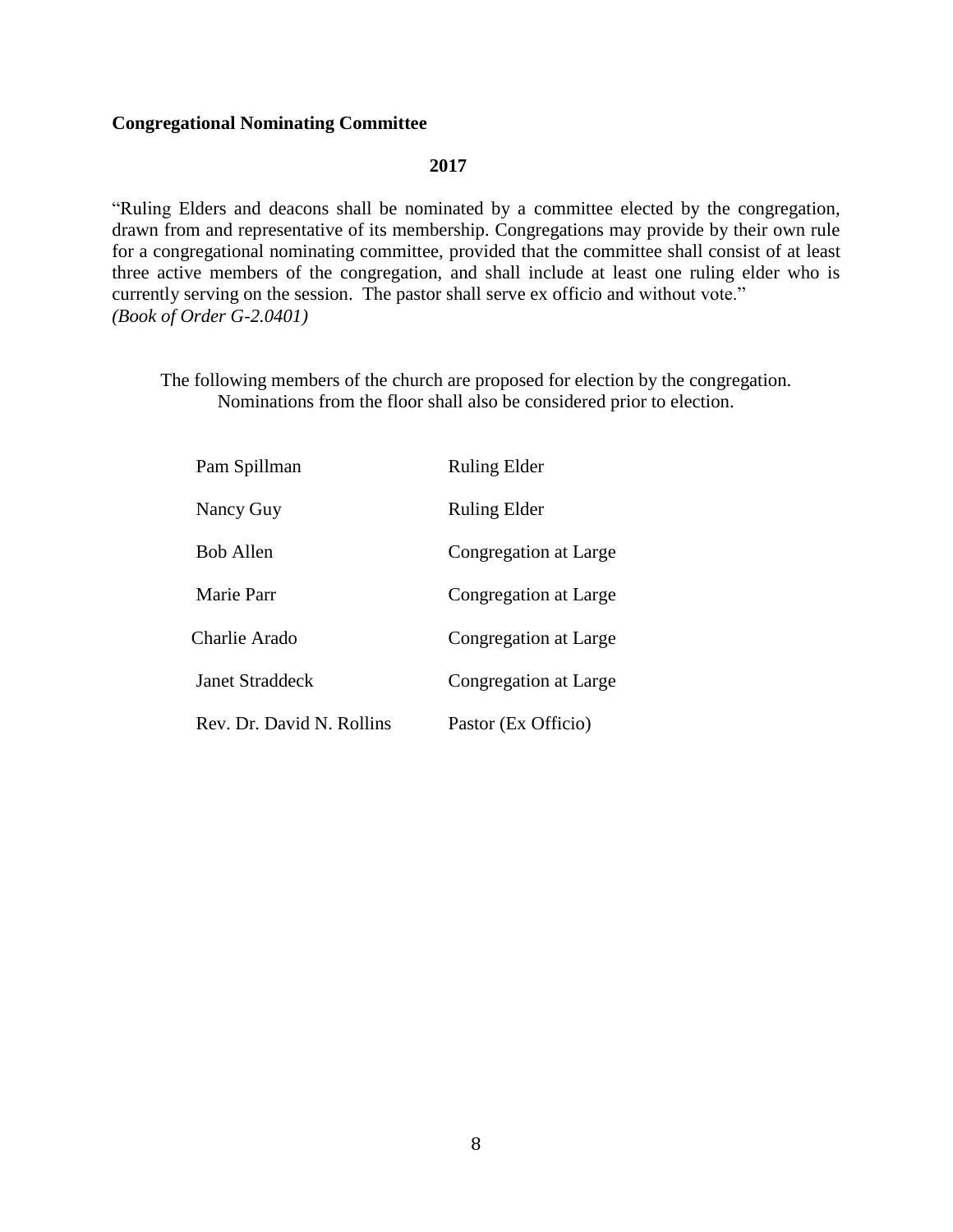### **Terms of Call**

### *Rev. Dr. David N. Rollins*

|                                       | 2016         | 2017         |
|---------------------------------------|--------------|--------------|
| <b>Effective Salary</b>               |              |              |
| Cash Salary                           | \$<br>57,906 | \$<br>57,906 |
| Housing                               | 35,700       | 35,700       |
| <b>Total Effective Salary</b>         | 93,606       | 93,606       |
|                                       |              |              |
| <b>Pension Dues</b>                   | 34,166       | 34,166       |
| <b>SECA (FICA)</b>                    | 6,748        | 6,725        |
| <b>Professional Reimbursement</b>     | 4,000        | 4,000        |
| <b>Continuing Education Allowance</b> | 2,500        | 2,500        |
| Supplemental Benefit Package          | 00           | 00           |
| <b>Total Cost to the Church</b>       | \$141,020    | \$140,997    |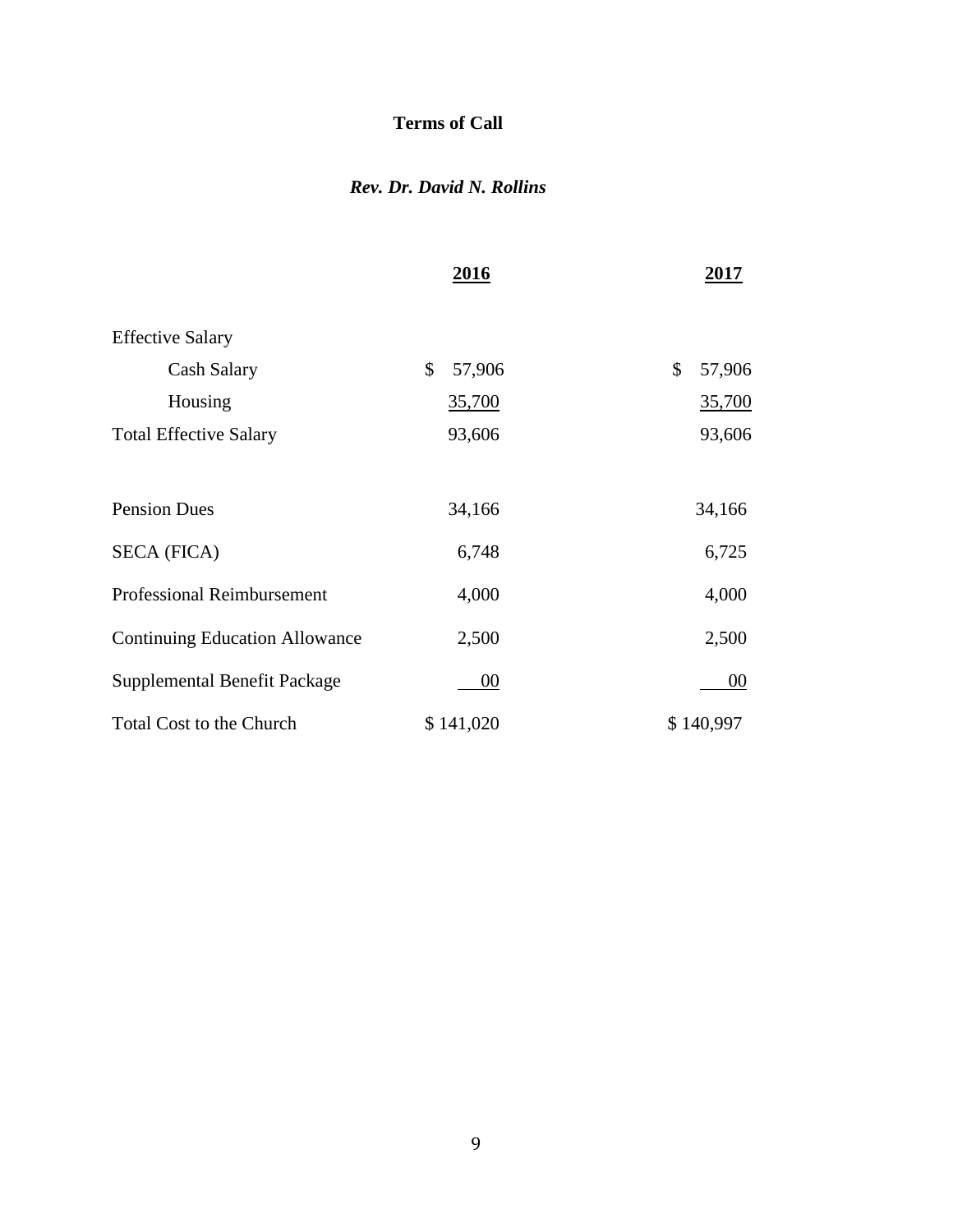### **Terms of Call Associate Pastor**

|                                       | 2016<br><b>Rev Rascoe</b> | 2017<br><b>Rev Ouellette</b> |
|---------------------------------------|---------------------------|------------------------------|
| <b>Effective Salary</b>               |                           |                              |
| Cash Salary                           | \$<br>37,758              | \$<br>37,600                 |
| Housing                               | 14,400                    | 14,400                       |
| <b>Medical Reimbursement</b>          | 5,000                     | $\theta$                     |
| <b>Total Effective Salary</b>         | 57.158                    | 52,000                       |
| <b>Pension Dues</b>                   | 18,647                    | 18,980                       |
| <b>SECA (FICA)</b>                    | 3,745                     | 3,978                        |
| <b>Professional Reimbursement</b>     | 3,200                     | 2,700                        |
| <b>Continuing Education Allowance</b> | 1,500                     | 1,000                        |
| <b>Total Cost to the Church</b>       | \$84,250                  | 78,658<br>\$                 |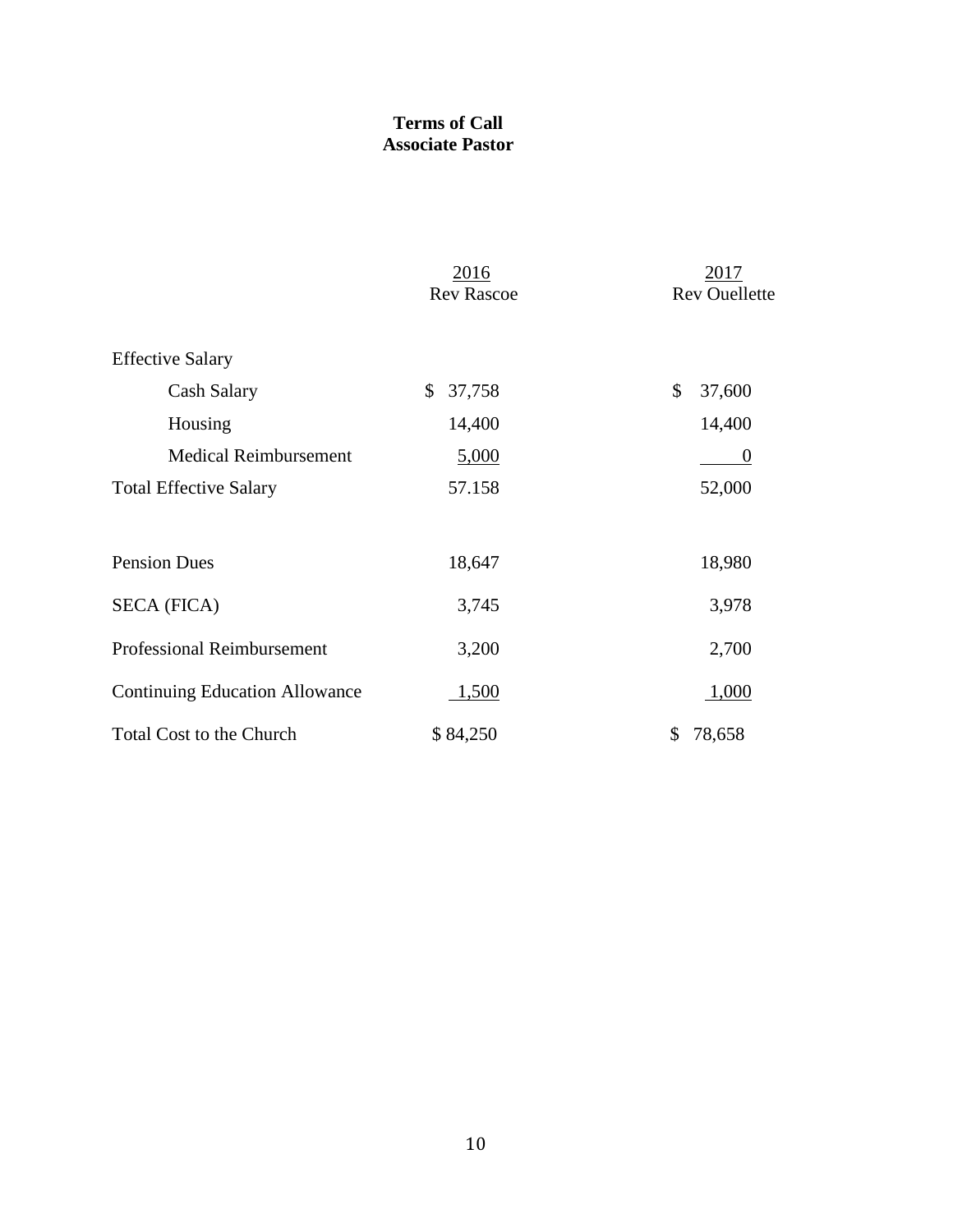#### **Report of the Pastor Head of Staff** *Rev. Dr. David N. Rollins*

There is an old saying that, "the only thing constant in life is change." There is a great deal of truth in those words. Things change summer gives way to fall which quickly ushers in winter and when the cold seems to have permanently settled in signs of spring begin to appear on the landscape. Over the course of the past 12 months Bayside has navigated a number of changes. Our Associate Pastor Kate Rascoe left at the end of July, and our Director of Music retired at the end of August.

The search for the new Director of Music went swiftly and we were able to have Chi Yi join us right before Katie retired. This insured a smooth transition as the baton was passed from Katie to Chi. Chi has already made great stride building on the program that Katie helped to nourish for many years.

The congregation elected a very talented well representative group to undertake the task of identifying Bayside's next Associate Pastor and as I write this report we are preparing for the congregational meeting to extend the call to Emma Oulette. I am very thankful for the work of the APNC knowing that we will be fully staffed once again, but more importantly that God has led us to Emma and Emma to us. I know in the years ahead we will all be blessed by her ministry and her presence here.

While 2016 was a season of transition Bayside continued to be a vessel of God's light and love in this community and beyond. I encourage you to take the time to read the entire annual report it gives a good overview of our mission and ministry. The report shows that there is much to celebrate, and there is room to grow. God called me to Bayside and I began my service here in August of 2010, and while I am thankful for the journey thus far, I am truly excited about what God has in store. I believe if we all continue to share our God-given gifts our best days are in front of us. Thanks for all you do in Christ service.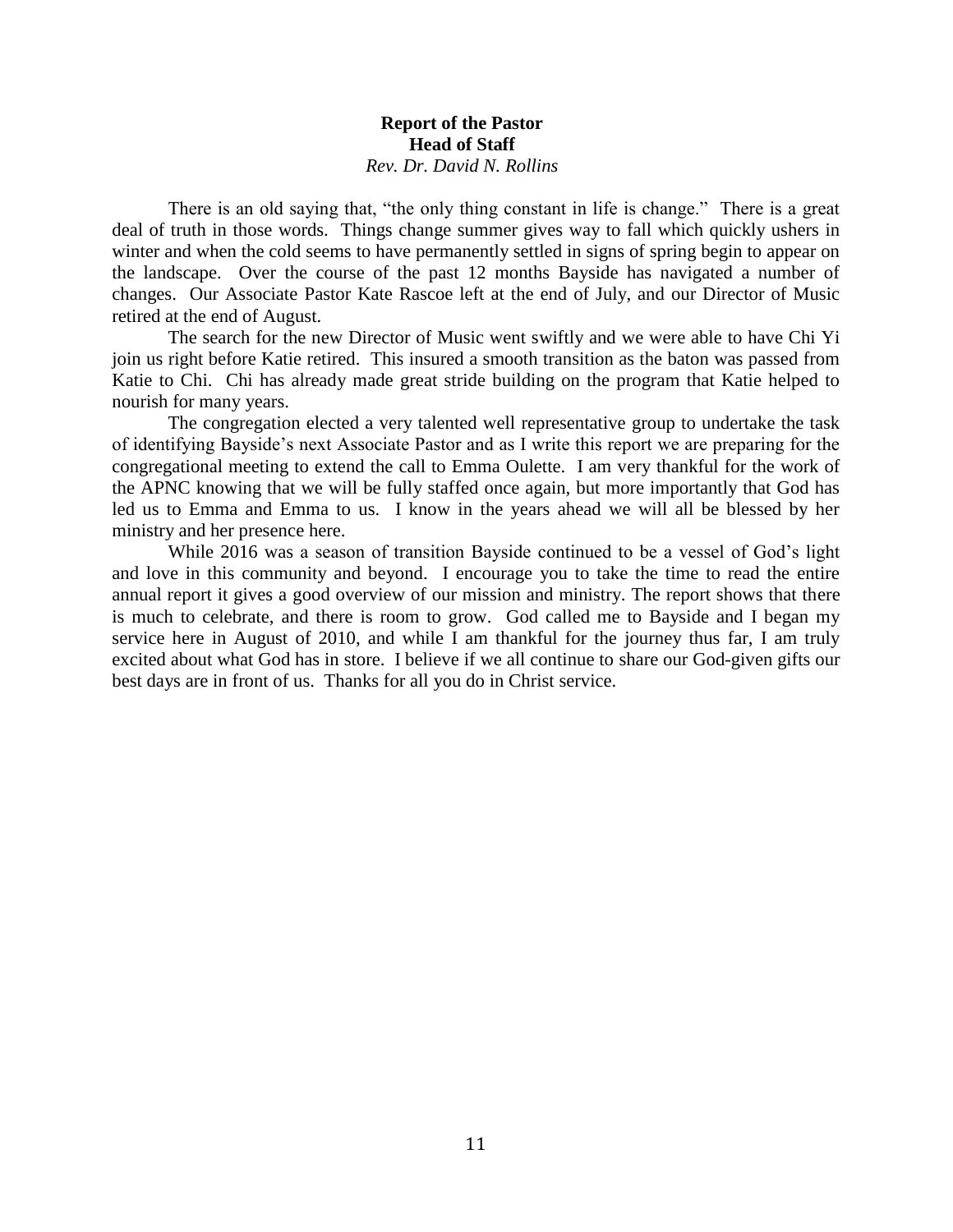# **Report of the Director of Music Ministries**

*Chi Yi Chen Wolbrink*

It has been a true blessing to serve as the Director of Music Ministry at Bayside Presbyterian Church since August 23, 2016. All our efforts in Music Ministry are given to the glory of God, and to lift up our gratitude for the gift of life that we have been given; may our efforts continue to reflect this gratitude.

The following lists are continuations from my predecessor Katie Grant, reflect some of the areas of responsibility for the Director of Music Ministries, and new areas of focus:

Continuing:

Continuing core duties: Choir, Hand bells, Children, Worship planning

Area of focus:

Continue growth in musicianship of our Sanctuary choir

Continue growth in musicianship of our Hand bell choir

Continue to develop section leaders, encourage different ages to be involved in music groups and recruit when necessary

Continue to monitor the status of musical instruments: pianos, organ, hand bells, contemporary **instruments** 

Continue to work with audio/visual people to ensure equipment is in good working order and to recruit more sound board operators.

Continue to encourage singers and hand bell ringers to participate in classes, workshops, and conferences to help them grow in their skills.

Continue to work with the Choir, Praise Team Director and Praise Team to bring quality music to combined services.

Continue to work with children's music in JAM, and others as needed.

New:

Created new ideas by working with gifted colleagues; work with them and incorporate Music Ministry when needed.

Work with colleagues to help communication, especially on the selection of hymns, how to improve congregational singing at worship.

Additional children's choir rehearsal on Sunday morning at 9:30 am, and encourage our children to sing at least twice each season.

Try to find our organic elements from our grassroots e.g. nurture and encourage our Boy Scouts and preschoolers to join our worship and music activities.

I am thankful for God's grace and all your wonderful support of Music Ministries at Bayside. In many ways, *Glory to God!*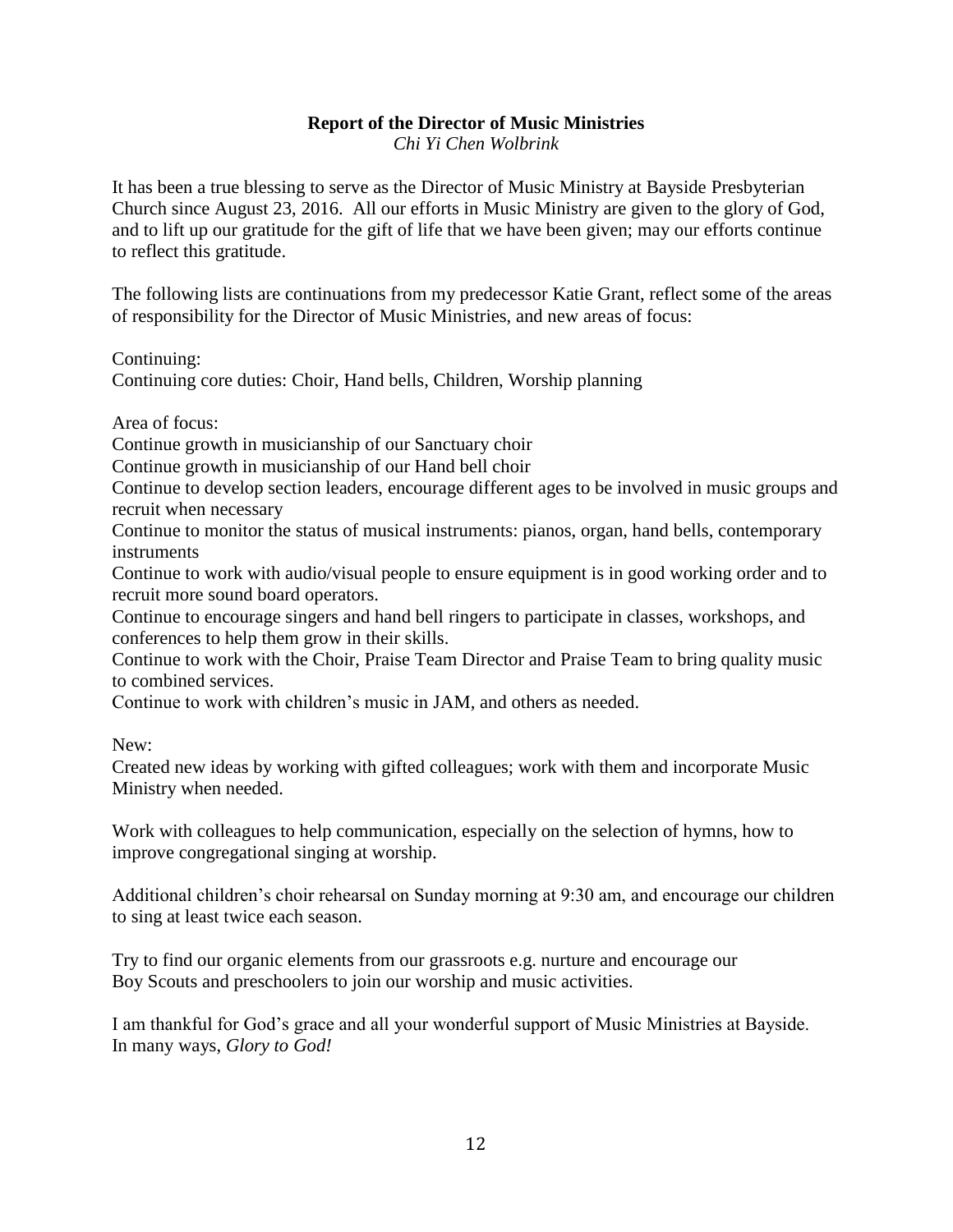#### **Report of the Director of Christian Education** *Kim Harper Coyle*

…and you shall love the LORD your God with all your heart, and with all your soul, and with all your might. And these words which I command you this day shall be upon your heart; and you shall teach them diligently to your children, and shall talk of them when you sit in your house, and when you walk by the way, and when you lie down, and when you rise. —Deuteronomy 6:5-7

What a year! I am so blessed to be part of such a loving, caring community of faith. The year brought new events and new staff, and although it is always hard to say goodbye to colleagues who have become family, it is a privilege to affirm their calls to life changes whether it be new ministry or milestones. Through it all, you, the congregation, have remained faithful to your call to change lives, grow Christian disciples, and live God's word. Personally, please know how much I appreciate everything you do for me: affirm my call to Bayside, welcome me into your homes and your lives, step up when I need a hand, and your faithfulness to your own call to serve. I feel so at home here with all of you, and count you all as family. Thank you!

It's been busy. The Christian Education Ministry added:

theology pub led The Longest Night service responsibility for worship liturgy led worship with guest preachers Distribution of ashes on Ash Wednesday at Starbucks MOPS liason Seasonal Adult Sunday morning Discipleship classes Attended the WhyChristian2016 lectures in Chicago at Fourth Presbyterian Church Responsibility for social media presence

Christian Ed continued:

Published the Advent and Spring program guides MOMSnext First Fridays: Parents' Night Out Bayside Fun and Fellowship liason Distributed Bibles to children in Kindergarten through fifth grade Led Touch the Water, Taste the Bread, a children's class on the sacraments We Make the Road by Walking book study in my home Collaborated with Kate for Wednesday @the Well JAM (Jesus and Me, K through 5<sup>th</sup> grade), and LOL (Middle school) Mission trip to Jamaica Montreat Youth Conference Youth Mission Fundraisers: Virginia Diner Peanut sale, Assisting the Presbyterian Men's golf dinner, March potluck luncheon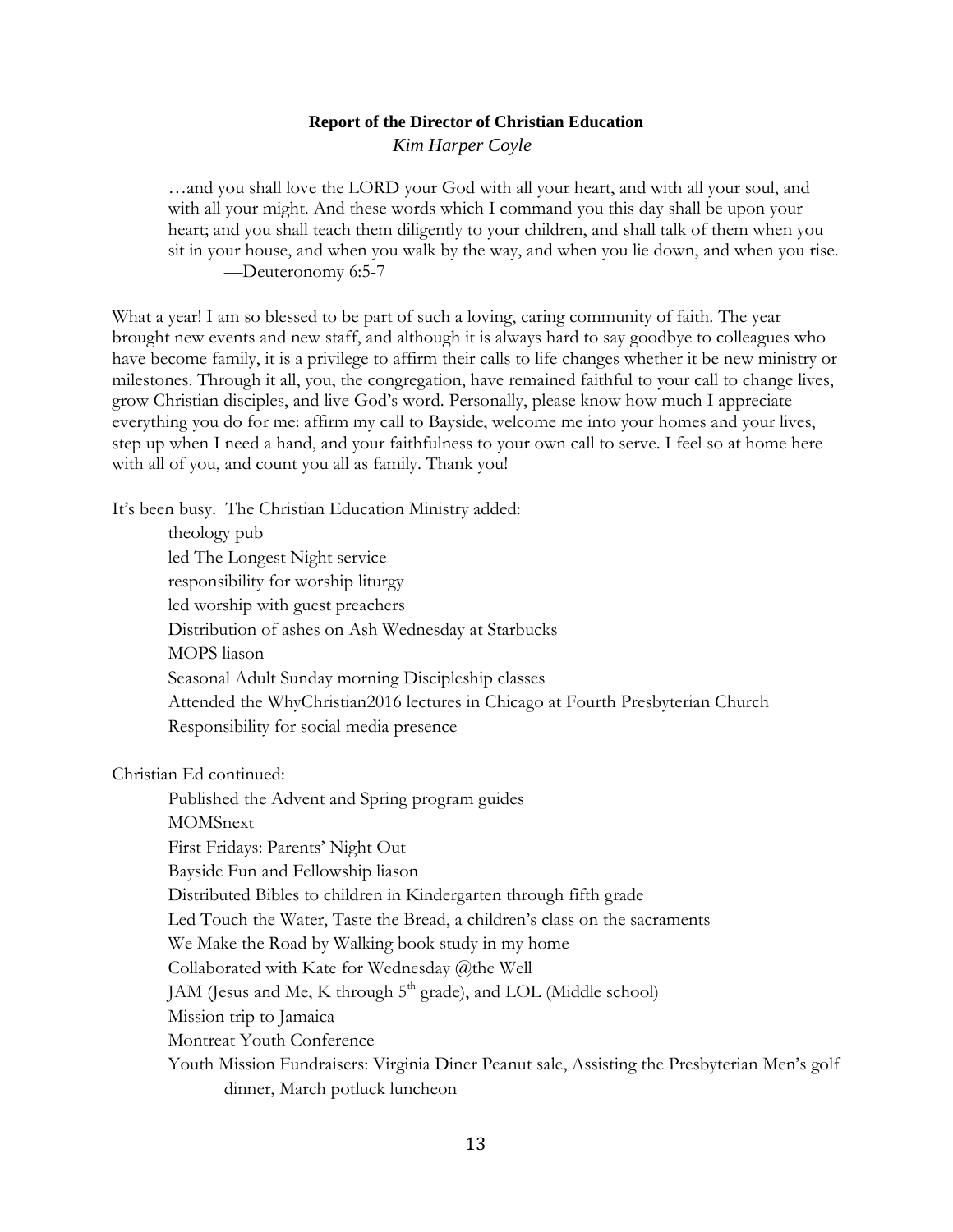Lenten Vespers on Wednesday night Collaborated with Kate on the Maundy Thursday meal and communion service Good Friday Tenebrae Service Vacation Bible School –with 110 campers and over 40 teen leaders! Winter Shelter Tree of Memories Advent Worship Stations Celtic Christmas Assisted Kate with the Longest Night service Greeter at the Living Nativity Family Christmas Eve service PW Moderator Training and teaching Circle studies Time with the Children Live from Studio K FIN (Faith Inclusion Network) Adult (6), Youth (1), and Children's (2) Sunday school classes Yoga liaison Responsibility for the church library Oversee the nursery workers and volunteers Continued to serve with the Etheridge Speaker Series

One of the joys of my day is visiting with members. It was with great sadness that we said goodbye to our Associate Pastor, Kate Rascoe, and Director of Music Ministries, Katie Grant. I miss working with them both. However, it was a great joy to welcome Chi Yi Chen Wolbrink as our new Director of Music Ministries. Her talent, enthusiasm and understanding of church music have made a wonderful contribution to worship.

The Christian Education Ministry would not run smoothly without the help of all of our volunteers. They cut, glue, decorate, fold, bring snacks, shop, sort, put things away, copy, print, create, and of course—teach. Thank you from the bottom of my heart!

I would be remiss if I did not thank all of the members of the Christian Education Ministry: Moderator, George Wong, Beth Montoya, Gary Crossman, David Joshua, Linda Vogl, our Church Secretary, and our volunteer receptionists. The success of our programming is largely due to the hard work, enthusiasm, and extraordinary talent of those with whom I work.

I am honored to serve you. Each one of you holds a special place in my heart as we work individually and as a community of believers to further God's Kingdom. Thank you for your support and thank you especially for walking with me as we strive to be the hands and feet of Christ.

Kimberly Harper Coyle George Wong

Director of Christian Education Moderator, Christian Education Ministry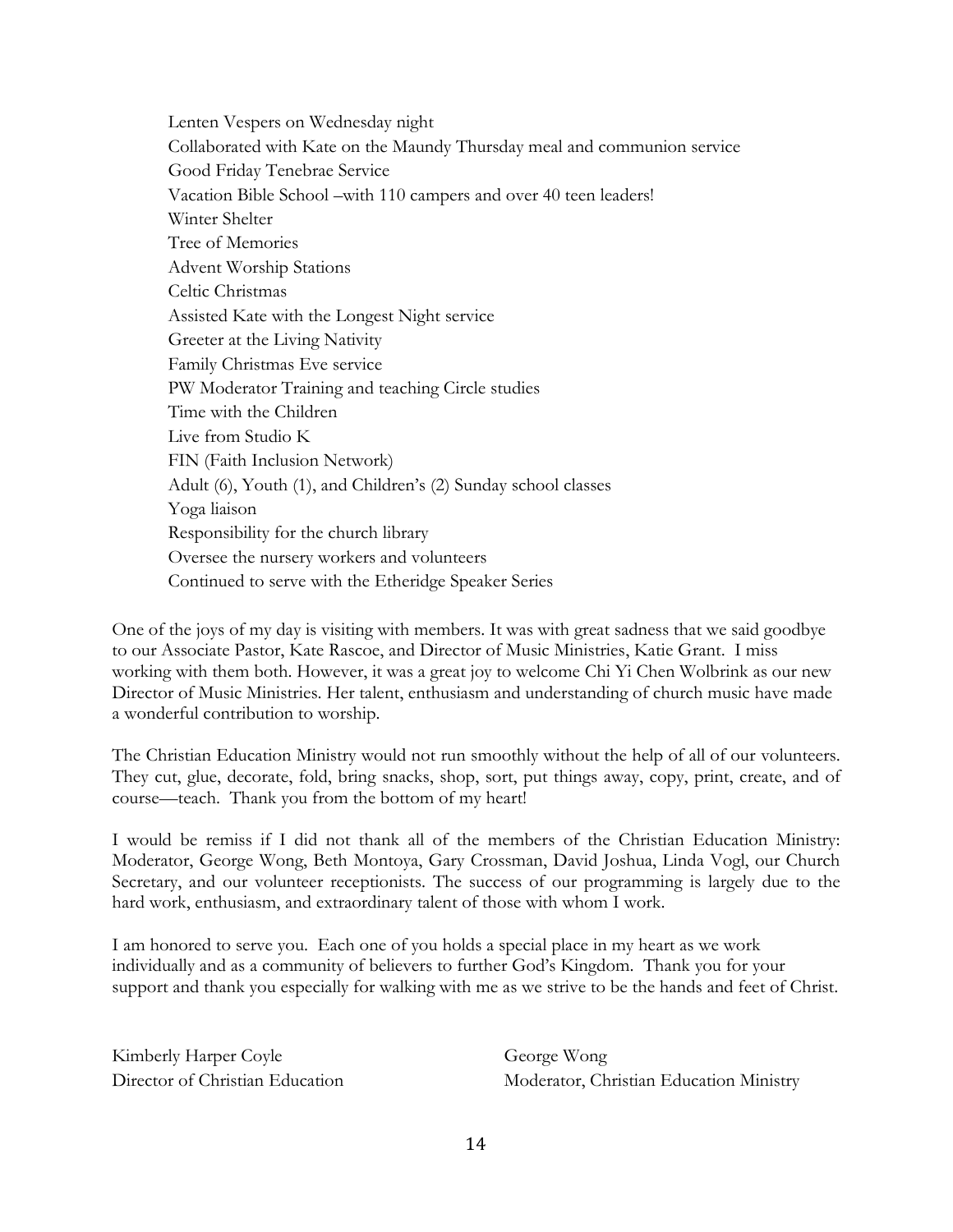#### **Report of the Director Bayside Preschool**

*Kathy Armstrong*

- In January, the preschool began Registration for the fall of 2016. Current preschool families started registering on Wednesday, January 20<sup>th</sup>. Church families and class waitlists started registering on Monday, January 25<sup>th</sup> and Open Registration began on Wednesday, January  $27^{\text{th}}$ .
- In February, the preschool had several parent Community Helpers that visited the preschool (doctors and dentists). We also celebrated Valentine's Day with cards and pizza parties.
- In March, the preschool celebrated St. Patrick's Day with lots of green. "Buckets" the Clown visited the preschool and taught the children about fire safety.
- In April, the preschool celebrated Easter with Egg Hunts and Easter parties. The "Bird Lady" shared her birds and their talents with the children.
- In May, the preschool learned about all kinds of animals. The Virginia Aquarium visited the preschool with the "touch tanks" and the Spring Program on Thursday, May 5<sup>th</sup> was exciting. Graduation for kindergarten and the 4's was on May  $27<sup>th</sup>$  as well as our annual outdoor picnic.
- During the summer months, the preschool celebrated lots of fun with our three 2-week camps. The children learned about the ocean, space and science experiments.
- In September, the children returned for a new school year. The Preschool and kindergarten classes were completely full (100%). The children were busy making new friends and teachers and getting reacquainted with their old friends and former teachers.
- In October, the preschool visited the Taylor Farms "Pumpkin patch" for a hayride, to see the farm animals and of course pick a pumpkin to bring home. The preschool children finished the month out with our annual "Trunk or Treat" in the Church parking area.
- In November, the preschool celebrated family and friends and gave thanks for our blessings. The children decorated 120 "Thanksgiving Bags" for the Church. The children celebrated with a Thanksgiving Feast.
- In December, the children are learning about advent by waiting for the birthday of "Baby Jesus". The children performed our annual Christmas program, "We Celebrate Christmas Around the World" with Ms. Chi Yi on Thursday, December  $8<sup>th</sup>$ . Santa visited the children on Tuesday, December  $13<sup>th</sup>$  and Wednesday, December  $14<sup>th</sup>$  to hear all of their Christmas wishes. The Preschool prepared 30 stockings for the St. Columba Ministries for those less fortunate than our children.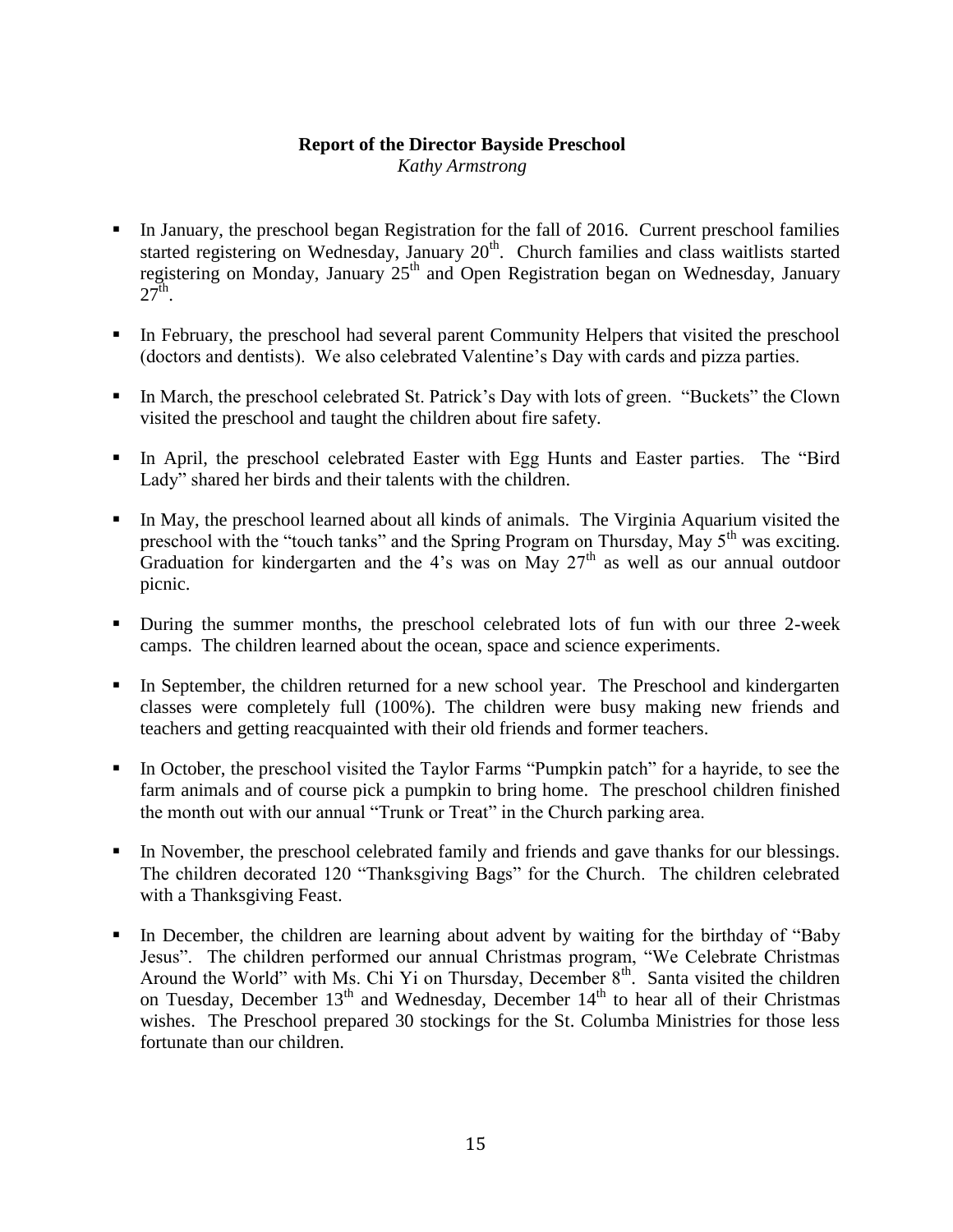#### **Administrative Support Ministry**

*Betsy Kennedy, Moderator*

In 2016, the Administrative Support Ministry was responsible for ensuring that Bayside had the appropriate staff to support the mission and vision of church. In coordination with other ministries, members of the ministry provide support, guidance, performance reviews, and they strive to ensure effective communication among all staff members.

#### **Ministry Team:**

Betsy Kennedy (Moderator) Janet Baker, Recorder Gregor McLeod

Amanda Long Cherie James Clint Damuth

The Administrative Support Ministry has worked to support the staff at Bayside Presbyterian Church. Each staff member is assigned a liaison from the Administrative Support Ministry. The liaison's role is to be a point of contact for the staff, to provide guidance, and to support them as they work toward accomplishing their goals and the mission of the church.

#### **Liaisons for 2017 are as follows**:

| Rev. David Rollins - Betsy Kennedy | Chi-Yi Wolbrink - Clint Damuth |
|------------------------------------|--------------------------------|
| Rev. Kate Rascoe – Betsy Kennedy   | Saul Fox – Clint Damuth        |
| Linda Vogl – Cherie James          | Kathy Armstrong – Amanda Long  |
| Kim Coyle – Janet Baker            | Eugene Towler – Gregor McLeod  |
| Katie Grant – Clint Damuth         | David Black – Gregor McLeod    |

The Administrative Support Ministry conducted yearly staff appraisals for 2015. The appraisals are a time to provide the staff feedback on their performance, set goals for the next year and to review the job description to ensure it is still relevant and in support of the mission of the church.

The ministry continued to support the Bayside Presbyterian Preschool and received monthly reports from its director, Kathy Armstrong. We developed a Sexual Misconduct Policy based on information from PCUSA. We continue to review personnel policies to be in compliance with PEVA, Commonwealth regulations, and Federal laws and regulations. We worked with lay staff on Board of Pension changes to medical coverage beginning in 2017.

Finally, we worked closely with other ministries during staff transitions. The Administrative Support Ministry worked with the committee tasked with hiring our new Director of Music Ministries. We also coordinated two farewell events for Rev. Kate Rascoe and Katie Grant.

#### **The following are the ministry goals:**

1. Conduct yearly staff evaluations and goal setting.

2. Provide staff support through quarterly meetings with staff liaisons and monthly touch points.

- 3. Provide staff appreciation events.
- 4. In support of individual staff goals, provide the necessary continuing education and training.

5. Through coordination with other ministries, continue to evaluate the staffing needs to support the church's mission and vision.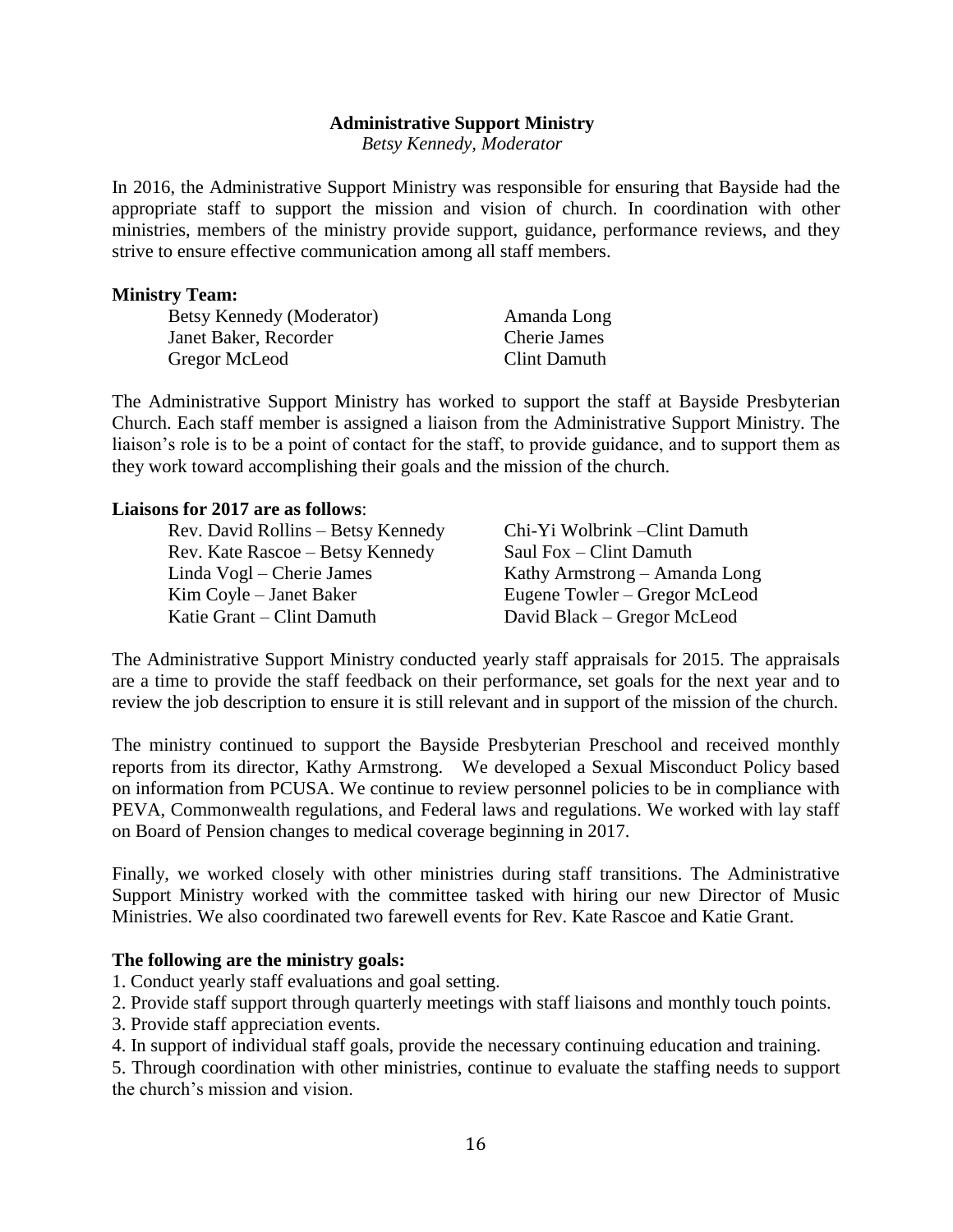#### **Christian Education Ministry**

*George Wong, Moderator*

*See Page 13 & 14 Report of Director of Education*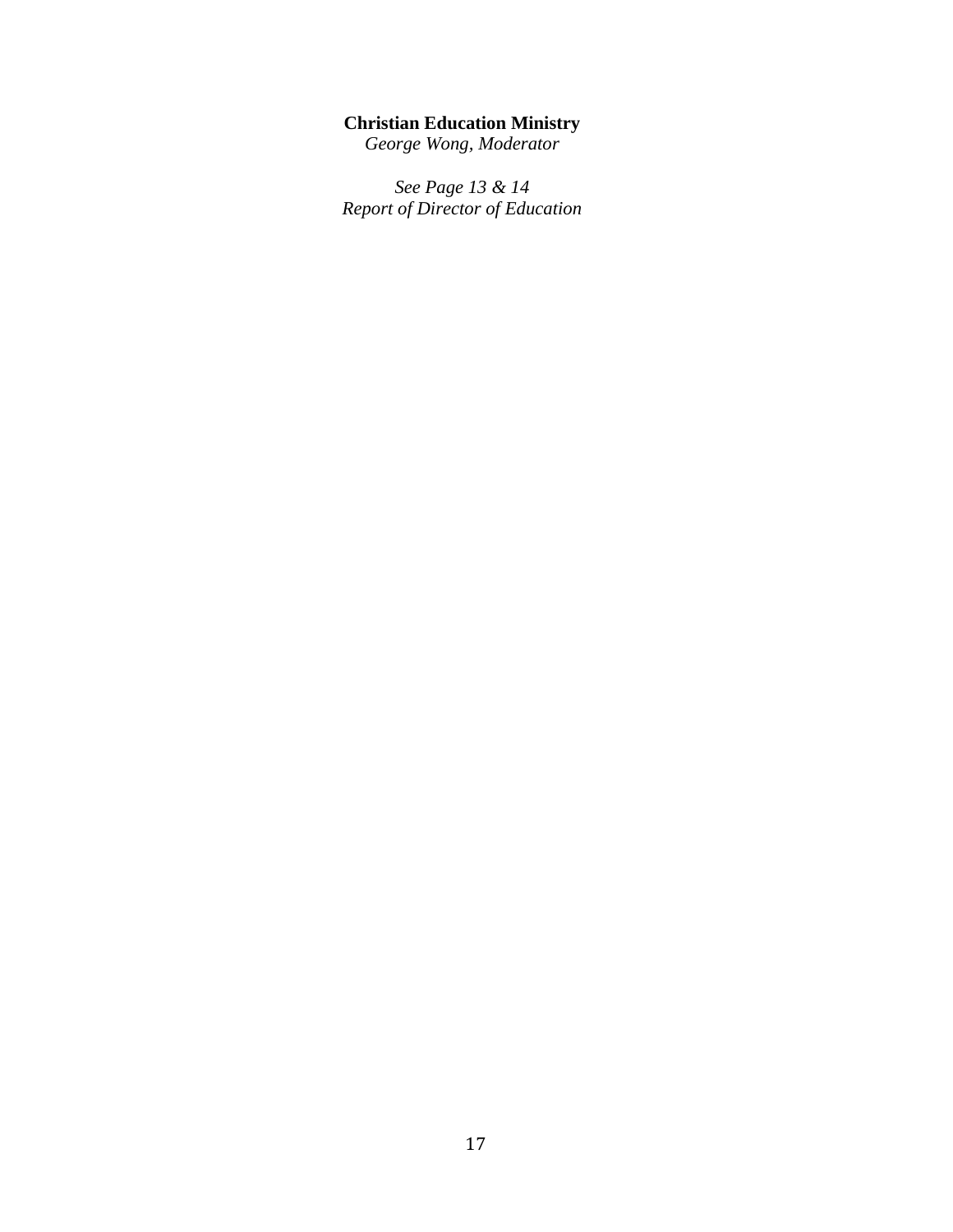# **Community Services Ministry**

*Pam Spillman, Moderator*

In 2016, the Community Service Ministry, with generous donations from Bayside members:

- Collected layette items to the Keim Crisis Pregnancy Center to help expectant mothers.
- Provided 264 Christmas gifts to children and adults through our Angel Tag Ministry.
- Conducted a monthly Bible Study for patients at the Sentara Senior Care Center.
- Delivered 113 Easter Baskets to children at St. Columba.
- Provided groceries to 203 families (414 adults, 313 children) throughout the year through our Food Pantry program, and began a Little Blue Wagon program to solicit "Items of the Month" food donations from our congregation.
- Began selling Virginia Diner peanuts in support of the Food Pantry program.
- Hosted a "Souper Bowl" event in February to collect canned goods for the Food Pantry.
- Delivered meals twice a month to the elderly in our Meals on Wheels program.
- Picked up excess bread and pastries each Sunday evening as donated by Panera, hand wrapped and shared with two other churches for distribution to those in need. This program was regretfully discontinued in November of 2016.
- Collected 141 units of blood in our Red Cross Quarterly Blood Drive.
- Collected several hundred pounds of school supplies to help area students.
- Took in 3,000 pounds of food items collected by the Cub Scouts during its annual "Scouting for Food" campaign – many items were needed for our Thanksgiving baskets.
- Provided a Thanksgiving Basket of "fixin's" and a turkey for to 111 families.
- Provided a warm place to sleep, food, and clothing (including 70 coats) for 59-64 homeless folks during our annual Winter Shelter program (November 16-23).
- Provided financial support for Faith Works Coalition, which assisted 102 low income families with needed home repairs plus many families who suffered damage from Hurricane Matthew.
- Sisters in Spirit (SIS) prepared and delivered 2,688 sandwiches to St. Columba Ecumenical Ministries.
- Stayed organized and prepared for Bayside to act as a backup emergency shelter for the Red Cross.
- Participated in the St. Columba "Baskets of Love" Auction and Dinner in April at our church, and the Volunteers of America Annual Dinner and Auction and Spaghetti Dinner at our church in January where \$2,400 was raised for that organization.
- Sang Christmas carols to the patients at Bayside Health & Rehabilitation Center.
- Took on a worthy program to help the homeless Virginia Supportive Housing where our Endowment Committee approved and sent \$3,000 for VSH's Adopt-a-Home project.

We financially supported the following community agencies in the Hampton Roads area: Beach Health Clinic, Faith Works Coalition, Good News Jail and Prison Ministry, Judeo-Christian Outreach Center, Samaritan House, Seton Youth Shelters, St. Columba, Volunteers of America, and HumanKind (formerly Zuni Presbyterian Training Center).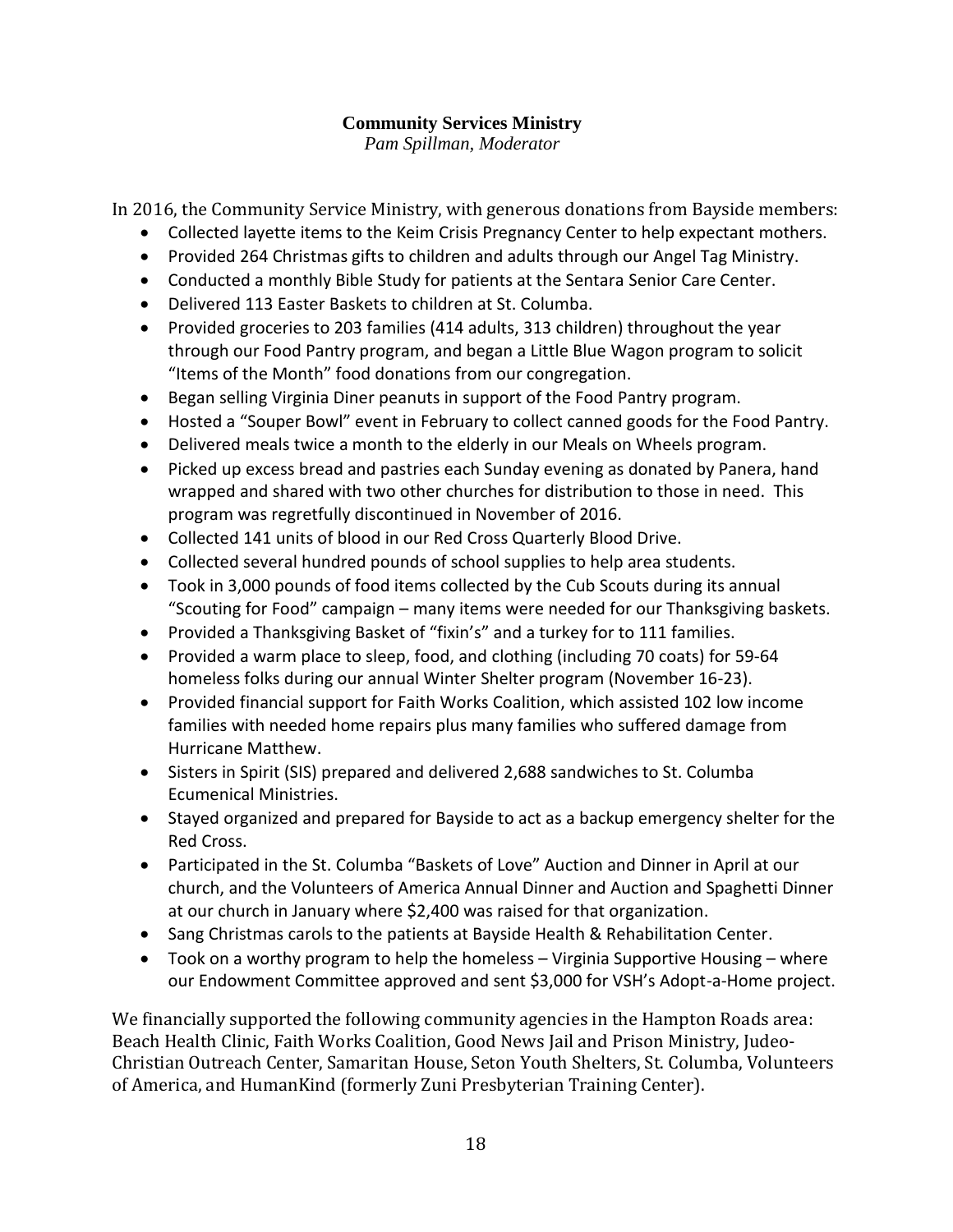#### **Congregational Care Ministry**

*Bobbie Brenton, 2016 Moderator*

Purpose: Congregational Care is the ministry that oversees nurture, care, support and fellowship of the congregation. As a church family we meet the charge expressed in our Mission Statement to: "provide supportive, loving, caring ministry to and with one another."

#### **Bereavement Receptions:**

Bereavement receptions are offered by our ministers to families who may want to hold a reception in our church. This past year, we held 5.

#### **Bayside Fun and Fellowship (BFF)**

- Paula Jesberg chaired and coordinated all programs. Quarterly informational lunch meetings were held in the Fellowship Hall. A free-will donation is made by participants who enjoy soup, salad and dessert prepared by Bill Bertholf. We seek volunteers to coordinate various events which have this year included: Baseball Games at Tides Park/Summer evening tributes at the Boardwalk Military Monuments for Naval Aviation and the Seals/Narrated Bus Tours to Oceana and special attendance at the Blue Angels Air Show/Tours at the Botanical Gardens/Sandler Center Theatre programs/Princess Anne High School Musical performances/A Virtual Dementia tour (rescheduled)/Book Club/Yoga classes/Genealogy/Tech Savvy. A Bridge Class/and Wine Tasting (off site) are being planned for 2017. Chesapeake Wind Ensemble performances on the Peninsula and features our Doug Mitchell. We included Sentara Living programs and The Riptides Square Dance group in our publicity since both meet in our Fellowship Hall Monthly.
- Maintained the BFF Bulletin Board in the Fellowship Hall Wing and provided flyers and sign-up sheets at the Welcome Center in the Atrium for current events
- Coordinated BFF current event information for the Church Monthly newsletter The Weekly Helmsman/the Revo Board in the Atrium/The Church Website and the BFF calendarworking with the DCE and Church Secretary
- Sent e-mail updates to BFF members mailing some to non-internet members
- Maintained current BFF membership Roster.

#### **Church Pictorial Directory**

The Directory was completed and delivered to all known members by April 2016. An additional bonus is a Directory for your Android/I phone or IPAD. It can be updated by each person when their information changes. The provider was CP Photo and Video from Winston-Salem. They were excellent to work with.

#### **Development of a Shepherding Program**

On-going development of a current/accurate listing of homebound and assisted living members was maintained by the Associate Pastor. That position went vacant in July 2016 and there is a current need for someone to maintain those records.

Development of home delivery of communion every month by Current and Resting Elders: Tom Sare and Tom Weeks have taken on the responsibility for this program.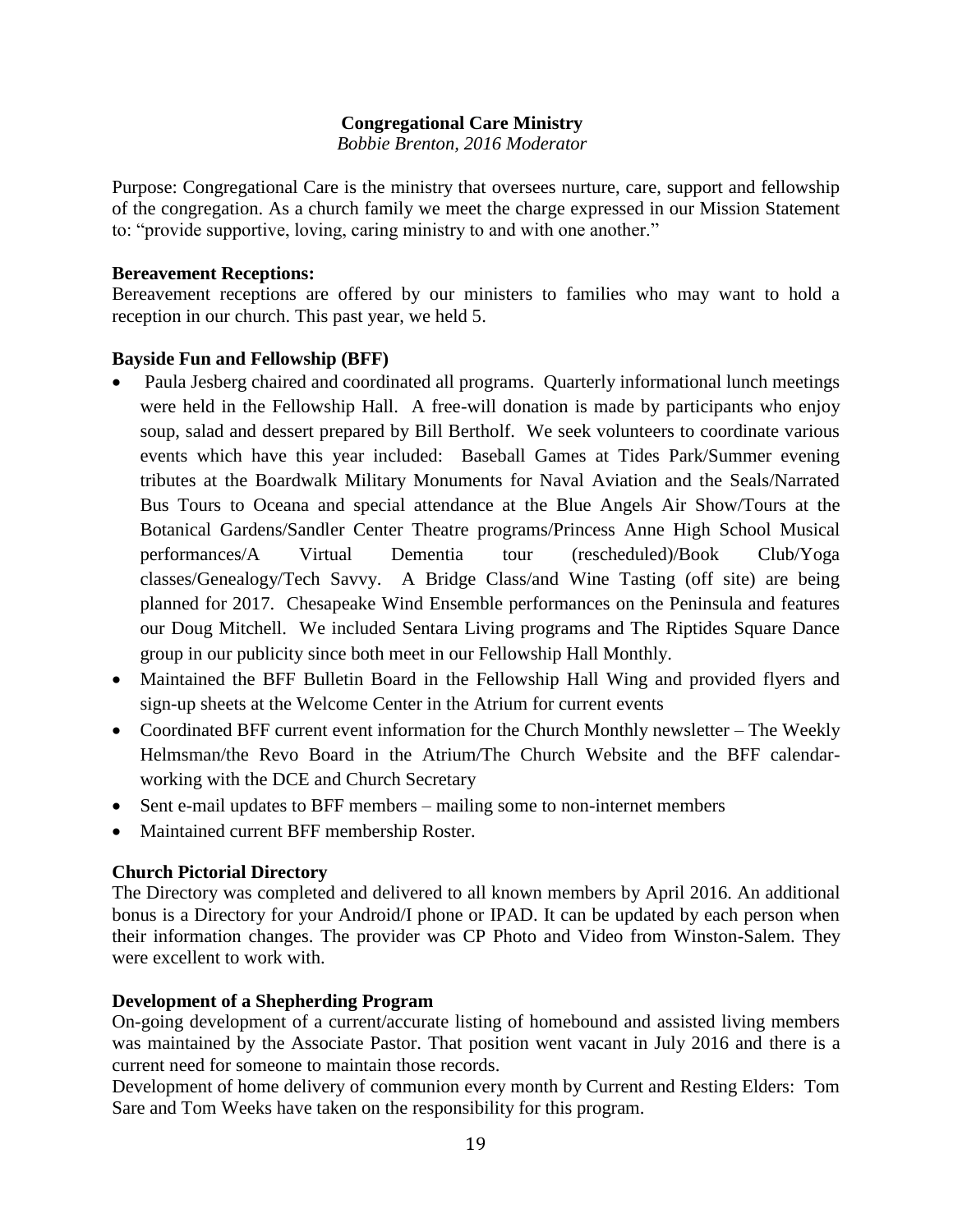#### **Card Ministry**

Linda Wallace calls members on their Birthdays and Anniversaries. In 2016 the following cards were sent:

- Get Well and Thinking of You Cards: 49
- Sympathy Cards: 20
- Birthdays to those over "90": 30

#### **Stephen Ministry**

Bayside has 9 Stephen Ministers including 2 who have received a week of additional in-depth training. Bayside has qualified as an Outpost for a H.E.R.O.E.S. Program and have trained 3 Stephen Ministers specifically for H.E.R.O.E.S. The Program is designed to support service members and their families before, during and after deployment. Since we have military support assets in our community we will unlikely accept military family members in locations outside Tidewater until we have a sufficient number of available Stephen Ministers to stay current with the needs of our own Congregation. We maintain connection and awareness weekly through internet communication with H.E.R.O.E.S. (a 501(c) (3) nonprofit [www.heroescare.org.](http://www.heroescare.org/)

If Bayside Presbyterian Church is activated to serve as a Crisis Center during a disaster, our Stephen Ministers will assist the Red Cross as volunteers to augment their needs at our facility.

Stephen Ministers will also stand by to assist in Bayside's Longest Night Service to meet with worshippers about special needs - to pray with and for as well as encourage, listen and care. We continue to walk alongside providing comfort and support as long as the need is present oneon-one with total CONFIDENTIALITY. Contact the Pastor (460-1188) or Stephen Leader Coordinator Paula Jesberg (464-6777).

#### **Church Membership**

This was a very difficult task because the church software program is not accurate and no one in our church has been trained in its use. With the help of Paula Jesberg, Linda Vogel, Kim Coyle and Bobbie Brenton, a count of 404 members was reported to session. Session was asked by Congregational Care to give our Church Secretary training or get a new program. A Policy was written but needs final approval by Session.

#### **Church Picnic**

Because of demands for other needs, a picnic was not offered this year.

#### **Prayer Shawl Ministry**

Shawls to members by Pastors who are in special need and care (approx. 10 delivered)

#### **Baby Love Ministry**

Bags of goodies including knitted or crocheted blanket and hand-made welcome baby card.

#### **Mother's Day and Father's Day gift**

Small gifts given on their particular day.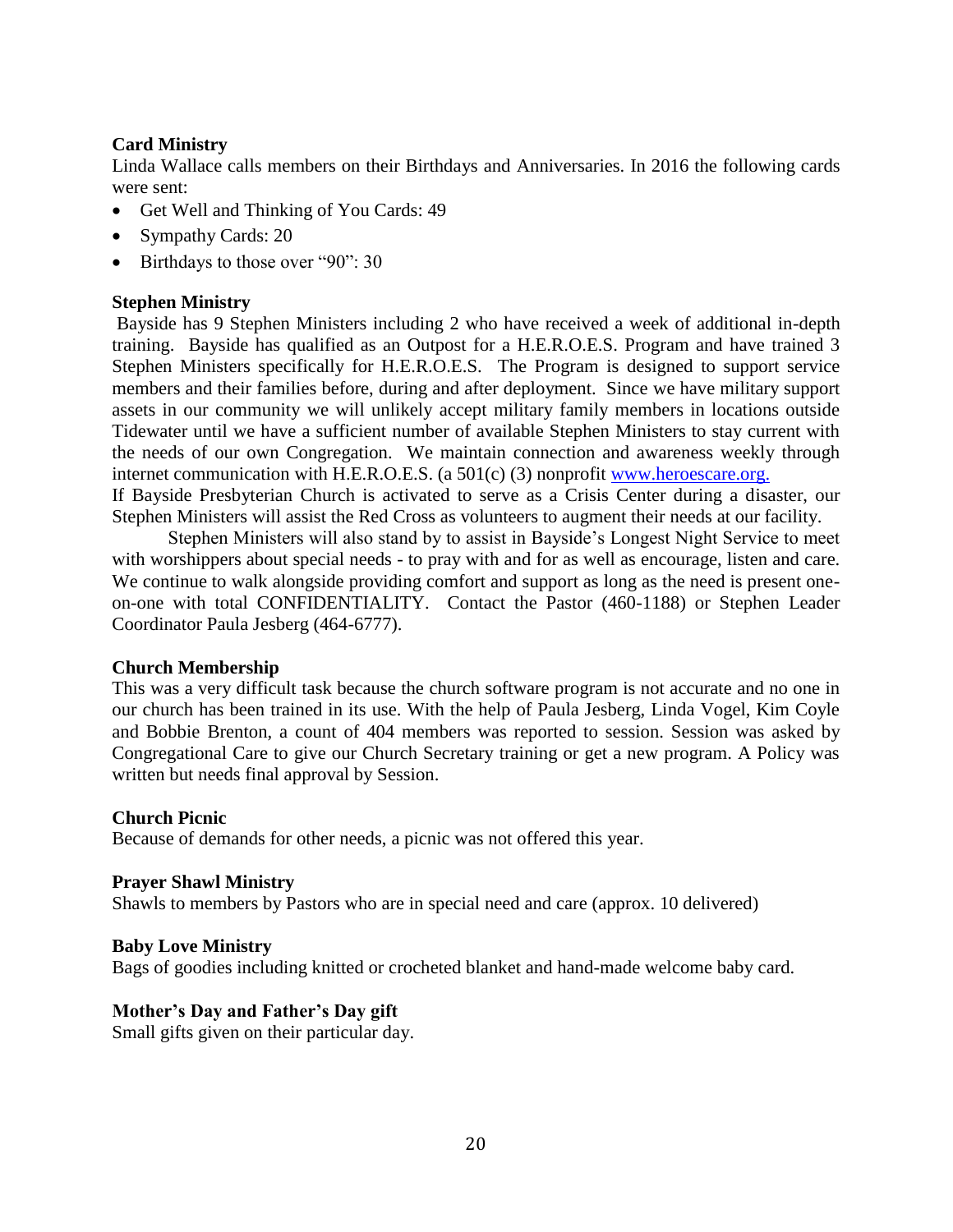#### **Endowment Committee**

*John Jeffcoat, Moderator*

The Endowment Committee, acts on behalf of Bayside Presbyterian Church, Inc. to administer the Endowment Fund assets to include: receiving, promoting, investing, expending and managing the donations of the Fund in accordance with the policies and procedures approved by the Trustees of the Corporation. The Committee may also manage other special Restricted Funds as directed by the Trustees. The Committee reports annually to the Corporation Trustees who also serve as Elders of the active Session. A copy of this report is included in the Annual Report to the Congregation.

In addition to the Moderator the following individuals served on the Committee during 2016:

| Bob Baker, Stewardship Moderator | <b>Cherie James</b>  |
|----------------------------------|----------------------|
| Barrie Jeffcoat                  | Jack Hamilton        |
| <b>Frank Tehel</b>               | Luanne Wong          |
| Connie Moerschell                | <b>Powell Peters</b> |
| Lynn Chewning                    | Hugh Vaughan         |

The Objectives of the Endowment Fund are to maximize the long-term, total return of funds invested consistent with a total return investment practice and prudent investor guidelines, and to provide a reliable, growing source of funds for distribution pursuant to a spending rate of not more than 5% of the Funds value (less Restricted Fund Value) on an annual basis. Distributions of Fund assets may be used to further support the Ministry work of the church, and may not, except under unusual circumstances, be used to support the general operations and administration of the church. In those unusual circumstances when Endowment Funds are used for administrations or operations, the Session may borrow from the Endowment Fund provided it provides a loan pay back schedule at the time funds are requested.

The Fund once again supported Scholarship requests for eligible applicants in accordance with approved church-wide procedures. Additionally, the fund supported a variety of Ministry related programs to include: Stop Hunger Now, Virginia Supportive Housing, Youth Mission Projects for Patrick Long and Cherokee Adams in southern Louisiana, and CRU (formerly Campus Crusade for Christ) for Jennifer Sperry in Northern Virginia. Total Fund support for 2016 was \$17,700.00.

At the time of this report submission the Funds managed by the Endowment Committee ended the year with the following Fair Market Value including Unrealized Gains. End of the year investment earnings are not included as they have yet to be distributed.

Endowment Fund \$441,151.13 Etheridge Fund \$ 99,409.24

Total \$540,560.37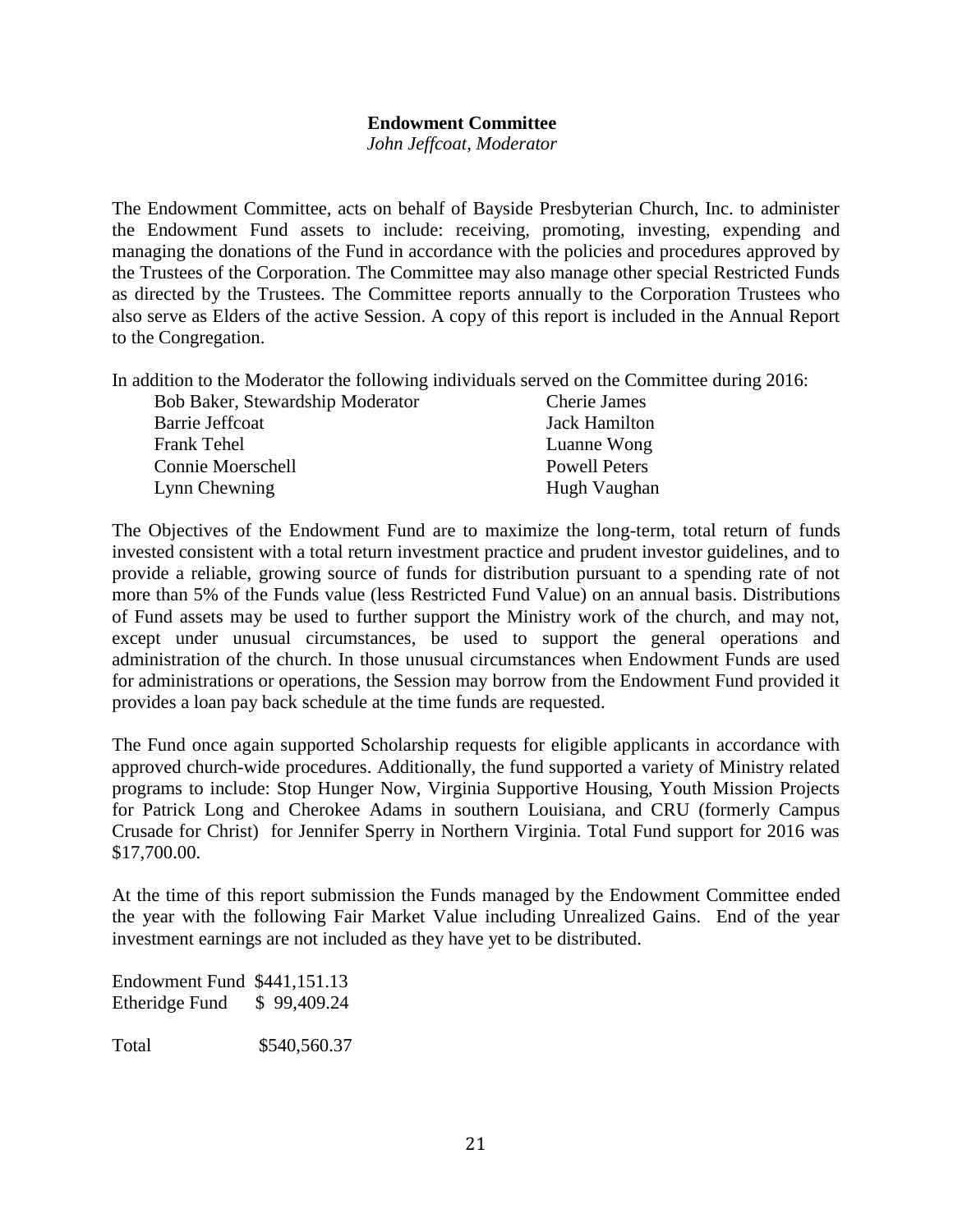#### **Evangelism Ministry**

*Russ Brown, Moderator*

#### **Mentoring**

2016 has been a busy year for Evangelism with the assumption of the new church member mentoring program. This was a function overseen by our previous associate pastor. This was a trial and error process and new ideas had to be developed by our ministry. At this point, a program is in place with a YTD monthly progress report. Coupled with this new responsibility was a request from *Believing and Belonging* to help identify new visitors to attend the Believing and Belonging class.

#### **We Will Statement**

Evangelism created their "We Will" statement as part of the 2020 Vision and Priorities plan.

#### **Revision of Evangelism Web Site Statement**

Revised and submitted to web site director

#### **Edna Etheridge Speaker**

Evangelism also provided assistance for the Edna Etheridge Speaker Series – helping set up and with registration the night of the event.

#### **Living Nativity**

This major event was held on 10 and 11 December from 5-8 pm. Evangelism Ministry members and other ministry members worked diligently to make this as successful as the productions in the past. Last year's weather was balmy and relatively dry. Not this year, especially the first night. Despite the cold temps, there was good attendance on both nights. Unlike last year, we had to rely exclusively on church members and volunteers. Last year we had support from Calvin Presbyterian Church. As in the past, after hearing Scripture and singing Christmas carols, everyone was invited to the Fellowship Hall for hot chocolate and cookies. This was a time for meeting our staff and members as well as sharing with the community the many opportunities that Bayside provides for Worship, learning, and "doing for others".

#### **Members of Evangelism Ministry**

Russ Brown Peggy Damuth John Dannemann Terri Dannemann John Hamilton Mike Raymer Jackie Weitzel

Special Mention to **Sperry Davis** – maintaining the sound system for narrators and song leaders; **Amanda Long** and her family for their help in singing, narrating, greeting and visual program; **Clint Damuth** for his music contribution leading song leaders with his guitar and vocal skills.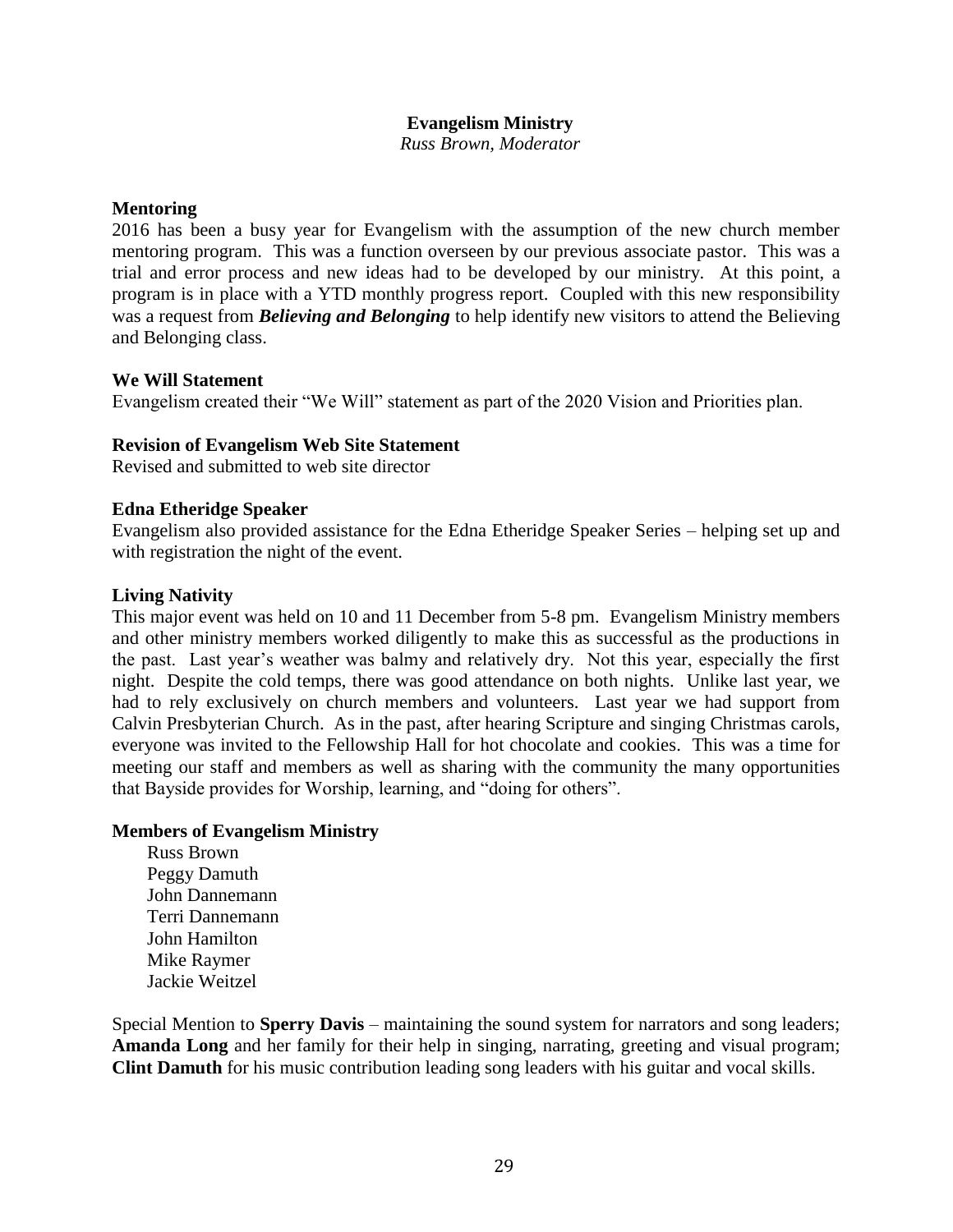#### **Global Missions**

*Thom Sare, Moderator*

**Ticul** – We did not send a team to Ticul in 2016. Some of the buildings still need some "heavy construction" that is beyond our capabilities. We did donate \$2,000.00 to help with to completion of the structures.

**Clean Water Initiative** – We are still trying to put a full team together. Two members completed training at the Clean Water University in Mississippi and we are looking for suitable sites in Peru for a mission in 2017.

**Congo Support** – We worked throughout the year with our Congo Partnership Ministry and hosted a dinner for them in October. This group also attended the PEVA quarterly meeting. We sent funds to both of our sister churches in the Democratic Republic of the Congo to support the feeding, and women's programs and for the hospital, clinics and the school in Kinshasa.

**PEVA Support** – Supported PEVA and the PEVA Theological Education with a \$45,000.00 donation.

**Stop Hunger Now** – Hosted this feeding program with Neil Bonney's able assistance. Enough money was raised for 20,000 meals. The meals were packed on an October Sunday with super participation from Bayside members, Scouts and other interested parties. We are planning on making this an annual event.

**Yearly Offerings** - Bayside supported PEVAs One Great Hour of Sharing, Pentecost, Peace and Global Witness, and Christmas Joy Fund in 2016. Thanks to all who made contributions.

**Disaster Response** – Bayside donated \$500.00 to the Faith Works Coalition to help those whose homes were damaged in Virginia Beach during hurricane Matthew.

**Eye Glass Recycling** – We installed a new collection box on the wall near the kitchen. Thanks to all who donated their old glasses, these are turned over to the Lyons Club who refurbish and distribute them to give the "gift of sight" around the world.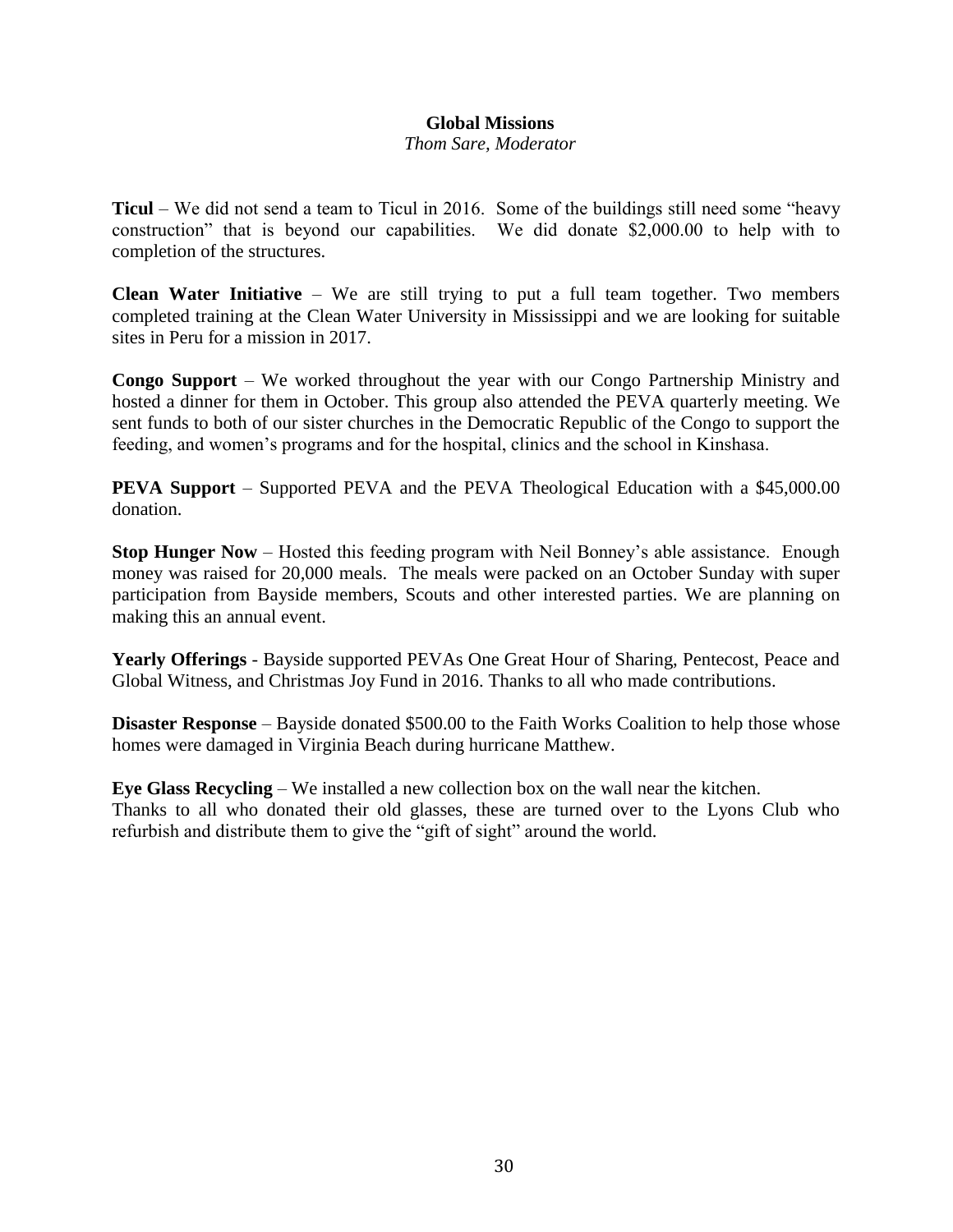#### **Property Ministry**

 *Sperry Davis, Moderator*

#### *We will, with God's help, prayerfully utilize the church's many gifts and talents to provide a welcoming and safe facility, in which to grow Christian disciples and support the community.*

The Bayside Property Ministry strives to provide a clean and comfortable worship space and church school spaces for our congregation and visitors every Sunday morning.

During the remainder of the week our 65,000 square feet of space provides various meeting spaces for 52 different community organizations, including the Boy Scouts, Cub Scouts, and a very active preschool program.

Like any home, the church is always in need of some type of repairs and maintenance. During 2016 one of the biggest maintenance item was the somewhat overdue replacement of the Sanctuary roof. The new roof should carry us for the next thirty years.

Also during 2016 new carpeting was installed in both the preschool and adult wing hallways. The ceiling grids and the ceiling tiles were also replaced in both hallways. The prayer room was renovated. And the admin offices were painted and new carpet installed.

The youth wing restrooms were renovated, and plans are currently underway to renovate the handicap restrooms in the Atrium. New tables were purchased for the Fellowship hall.

We would like to thank the many church members, friends, Scouts, and staff that help with the annual Spring and Fall church cleanup, and those that assist with the many individual repairs that occur throughout the year.

As utility bills continue to rise, it is up to everyone at Bayside to practice conservation of our resources by turning off unneeded lights and air conditioning. If you notice any property related items that need attention, or has suggestions, please notify a member of the Property Ministry or the church staff.

Robert Allen Steve Baker Betsy Davis John Jeffcoat Leslie Parr Ed Spillman Eugene Towler Sperry Davis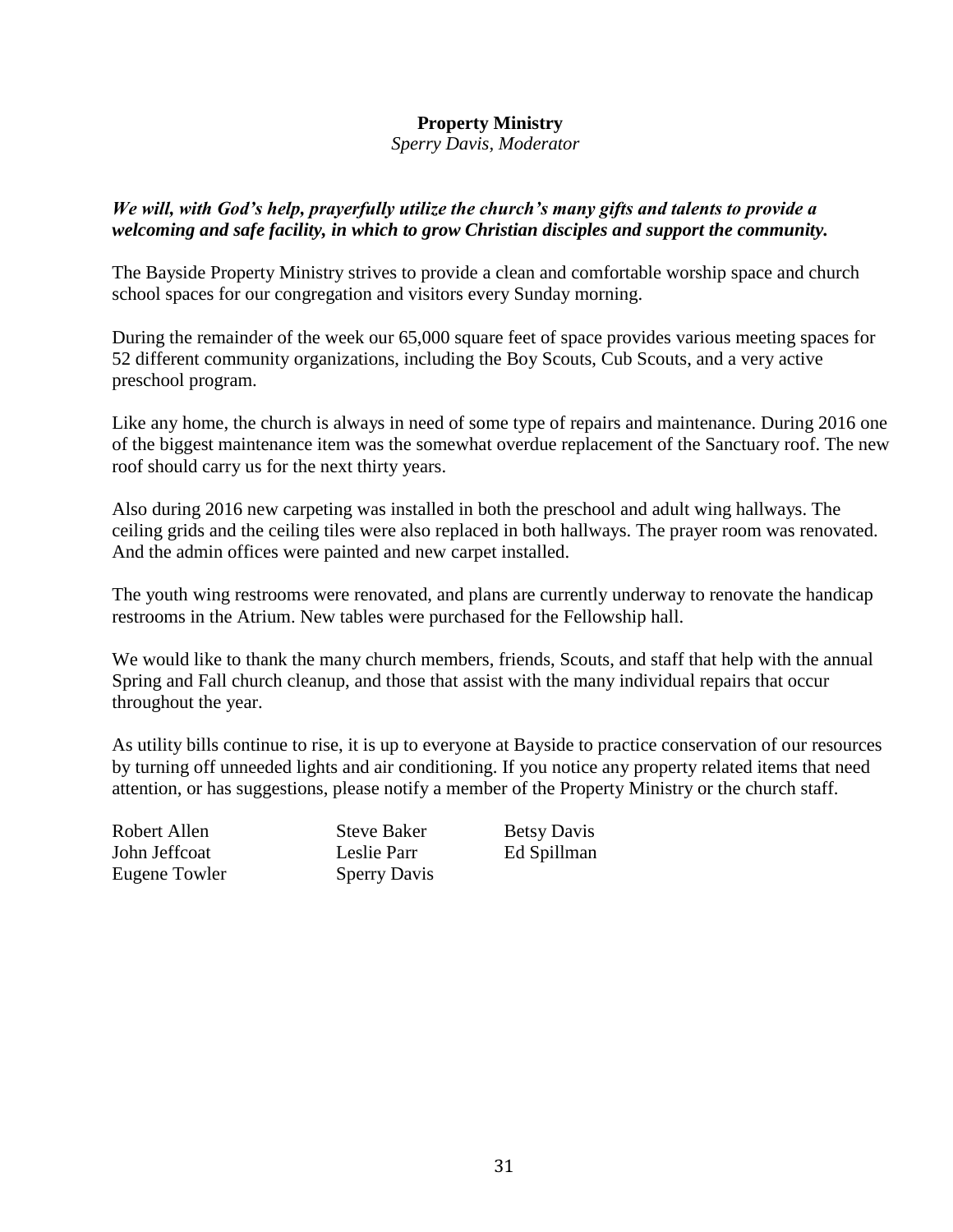#### **Stewardship Ministry**

#### *Bob Baker, 2016Moderator*

The Stewardship Ministry combines the functions of two previously existing Ministries: Finance and Commitment. Thus the Stewardship Ministry is responsible for overseeing the "life-cycle" of our church's financial assets: from the pledges obtained from the Stewardship Campaign, to the weekly accounting for the offering by our tellers and the disbursement of our funds thru our Ministries in accordance with the approved budget. The Church's Treasurer and Associate Treasurers are members the Stewardship Ministry. The Ministry insures the Session's plans are faithfully implemented and comply with Federal and PC (USA) policies and regulations.

This year the Ministry:

- Worked with individual Ministries to develop annual "asking budgets" that support the Ministry's responsibilities. The aggregate of all the asking budgets is the goal for the annual stewardship campaign.

- Conducted the annual stewardship campaign and kept the congregation informed of the status.

- Helped to develop the annual budget that, when adopted by Session, addressed all the "asking budgets", to the extent possible, with resources generated by the annual stewardship campaign.

-Updated Bayside's Stewardship and Fund-Raising Policy

-Coordinated the award of \$ 1,000.00 undergraduate scholarships to eight qualified members of the Congregation and a \$2,000.00 scholarship to Keith Phillips, our pastoral candidate.

-Worked with the other Ministries to develop Session's "2020 Vision and Priority Plan". Published the "2020 Vision and Priority Plan" Brochure and distributed it to the congregation.

-Researched and took steps to initiate electronic-giving for the congregation. Electronic-giving will be available for members to use in early 2017.

- Supported and facilitated the on-going, day to day functions of the treasures' office.
- Recruited, trained & coordinated the schedule of tellers to count weekly congregation offerings.
- Sponsored quarterly financial reviews of treasurer's accounts.
- Distributed giving statements in January and giving envelopes in December.
- Encouraged congregation members to remember Bayside in their wills and/or bequests.

- The Stewardship Moderator serves as a member of the Endowment Committee and as the President of the Board of Trustees.

The Stewardship Ministry:

Bob Baker Moderator, Bill Warden, Bill Graves, Hugh Vaughan, Tom Weeks, Luanne Wong, Church Treasurer and Tracy Davis, Associate Treasurer.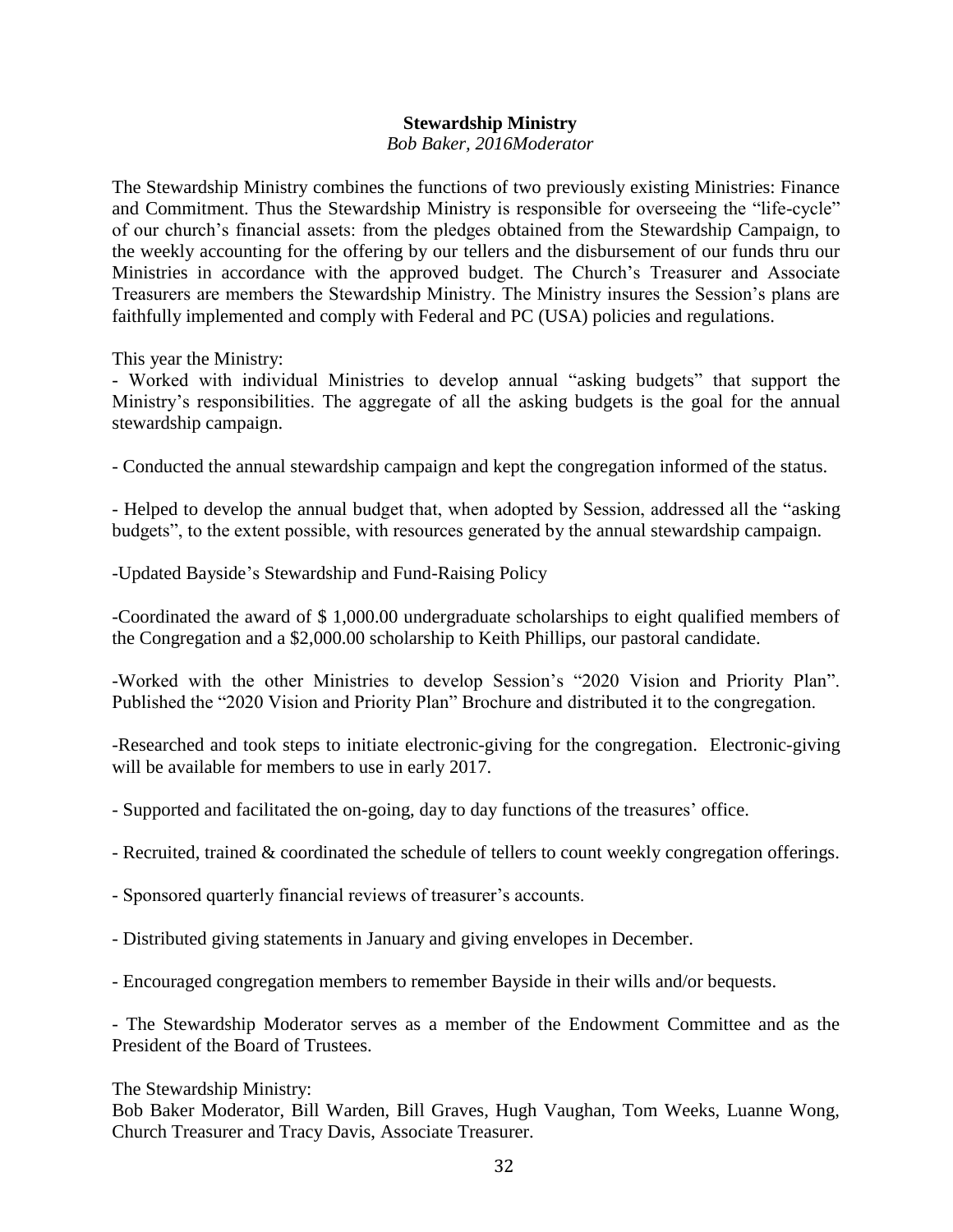#### **Worship Ministry**

*Nancy Guy, Moderator*

#### SPECIAL PROJECTS

Worship Ministry spearheaded and organized the drive to purchase the new Presbyterian "Glory to God" hymnals. We raised the \$10,000 necessary in "over and above" donations and memorial dedications from the church membership and ordered 500 hymnals. We placed these new hymnals in the pews in time for Easter and collected the old ones. We sorted the old ones with memorial dedications and distributed them to present and former members to whom they would be meaningful. We let the general membership and friends have the others as desired.

A Congregational Life Survey was conducted at all three services on May 15 to help our leadership understand both the strengths and weaknesses of our congregation.

We helped Administrative Support to organize and host the farewell luncheons for Associate Pastor, Kate Rascoe and Director of Music Ministries, Katie Grant.

The Moderator and two members served, along with representatives of Administrative Support, the church Treasurer and Pastor, David Rollins, on the search committee to locate and hire a new Director of Music Ministries, Chi-Yi Wolbrink who started in August so that we could have a smooth transition.

#### MUSIC

The music program continues to include an adult choir, with four paid section leaders who sang at all 11:00 services (including combined) and on Christmas Eve, except in June, July and August, when the section leaders alone provided music.

The music program continues to include a bell choir that performs at various times throughout the year.

The music program continues to include a Praise Team ensemble that provides music at the Sail On contemporary service and at combined worship.

The music program was expanded in the fall, to include music time with the elementary Sunday school students. In addition, Chi-Yi provided music instruction for the Preschool and for the JAM children at the Wednesday Nights at the Well. She is teaching the same songs to each group in an effort to gather enough children for children's performances in Worship. The group sang and led us to worship on November 6.

Special music with guest instrumentalists was performed at Easter and Christmas, a bagpiper played for Reformation Sunday

Exploration was begun on replacing our aging electronic organ and moving it down to the sanctuary floor along with dedicated space for the choir so that we can better integrate music into worship.

The sound board was operated for every service by volunteers.

#### FLOWER GUILD

60 Easter Lilies and 52 Poinsettias were donated by members in honor and memory of various loved ones and arranged in the Sanctuary for Easter (1 week) and Christmas (2 weeks)

Flowers were arranged in the sanctuary for worship for the remaining 49 weeks by volunteers and funded by over and above member donations. These large arrangements were broken down each week into three arrangements and delivered by volunteers and staff to over 100 sick and bereaved members.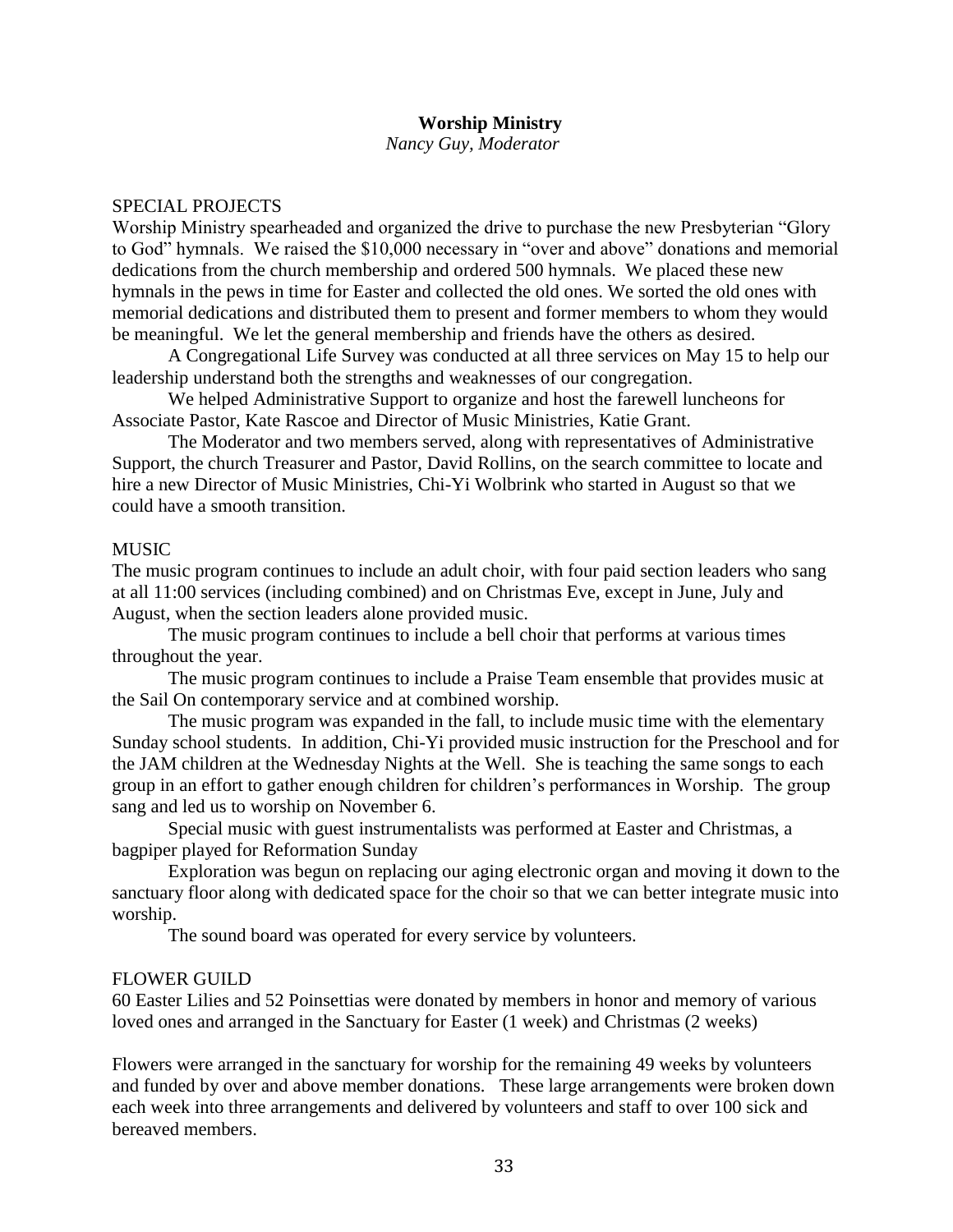#### OTHER DECORATIONS

Decorative Banners, and Angels were put up in the Atrium to decorate for Holy Week

A new, wooden, "Thanking Tree" was erected during November decorated with die cut leaves on which members wrote notes of thanks

Five Christmas Trees, 14 wreaths, ten window sill decorations and lighted garland were put up in the Atrium, Sanctuary, Office and Fellowship Hall to decorate for Advent.

A Tree of Remembrance was put up in the Sanctuary during Advent and decorated with the memorial ornaments that were donated by members in 2015 as well as 29 additional ornaments made at the request (and donation) of members in 2016

#### COMMUNION

Elements were prepared for Communion for 12 First Sundays, plus Maundy Thursday, Pentecost and Christmas Eve Services and Elders were organized for distribution

Communion on the third Sunday of January, April, July and October was instituted for the 8:00 Worship Service and elements were prepared and Elders organized for distribution

Communion continued by intinction for the third Sunday of each month at the Sail-On Service.

#### USHERS/GREETERS AND NAME TAGS

Ushers were recruited and organized for every service to distribute bulletins, collect offerings, collect Friendship registers and tidy the sanctuary after worship

Name tags were obtained for 17 new members and arranged on the kiosk, replacement name tags were obtained for 10 members who lost them

The greeter program was discontinued for lack of volunteers

#### SANCTUARY GUILD

Following the resignation of the Presbyterian Women from the duty of monitoring the pews each week, a new Guild was organized to make sure that the Friendship Registers have paper, and that pens, collection envelopes and prayer request cards are in the pews.

#### COFFEE SERVICE

Following the resignation of Judy Crossman after eight years of preparing the coffee for Sunday service, the duty was transferred to the Presbyterian Men's Breakfast Group and out of Worship

#### NEW AND EXPANDED WORSHIP CELEBRATIONS

Pentecost was celebrated as the birthday of the church with a children's processional, singing and bringing in red balloons, and cupcakes were served in the Atrium following the service. Red crepe paper stoles with decorative stickers were distributed to the congregation to commemorate the descent of the Holy Spirit on all of us.

A "Blessing of the Backpacks" was instituted at the first service in September to help children in the congregation remember that God is with them always as they start a new school year and bookmarks were distributed with that message.

A Pet Blessing Service was held on October 16 attended by members bringing 30 dogs and 2 cats.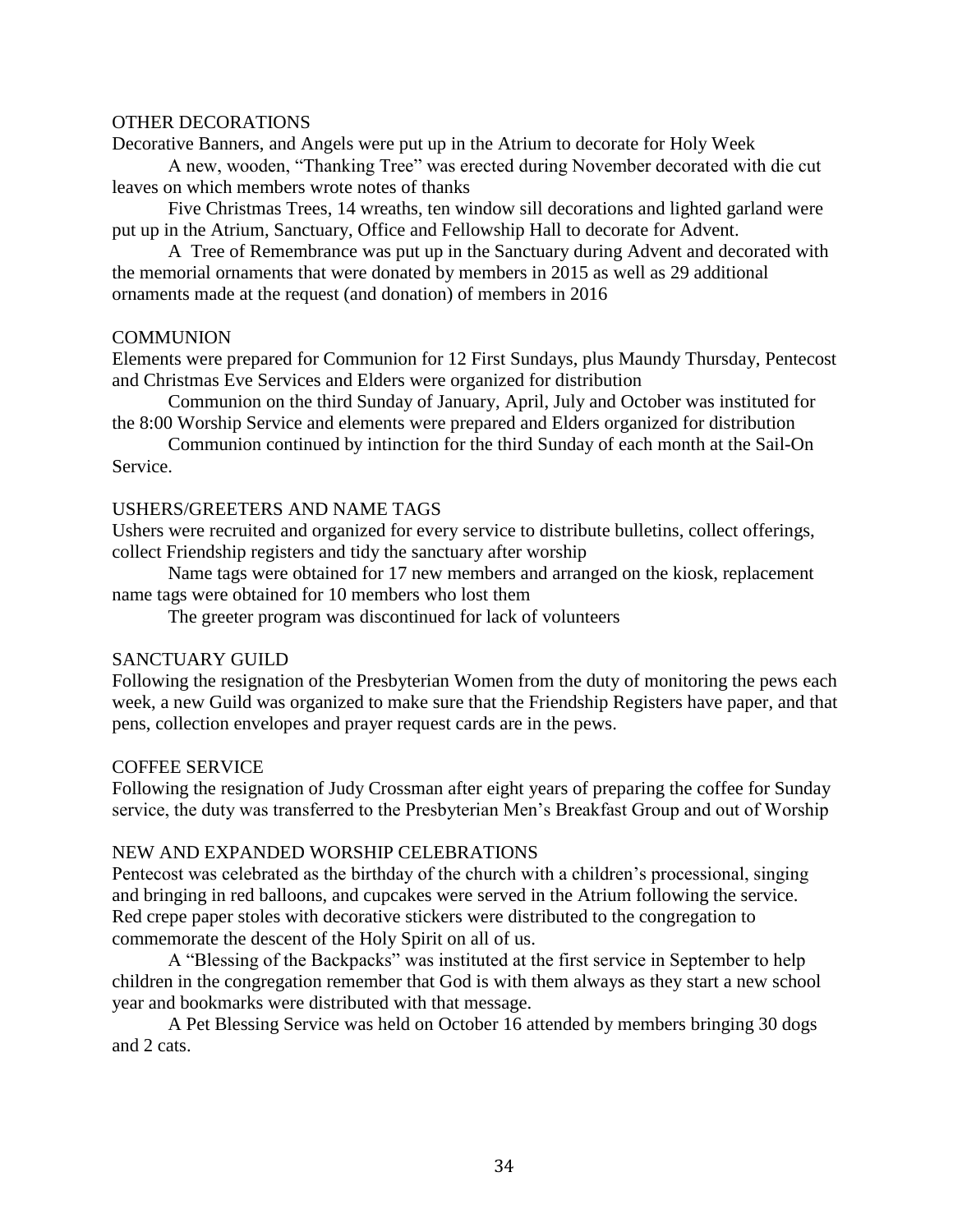# **Memorial Garden and Columbarium Committee 2016 Annual Report**

*John Jeffcoat, Moderator (Powell Peters for 2017)*

Bayside Presbyterian Church, Inc. administers and maintains a Memorial Garden and Columbarium through the Columbarium Committee with the support of the Session Ministries. Day-to-day management of the Memorial Garden and Columbarium is exercised by the Committee. Membership of the Committee is determined in accordance with the Memorial Garden and Columbarium Rules and Procedures established by Session. Financial support for the operations and maintenance of the Memorial Garden and Columbarium is provided by a Restricted Fund generated through advanced Niche reservations and other designated donations. The Fund Balance at the time of this report submission was \$ 50,568.51.

Eligibility for inurnment or scattering of ashes includes members of Bayside Presbyterian Church (current and past), friends of the congregation, and current/former Bayside Presbyterian Church clergy.

Applications for Niche reservations are maintained in the church office. Eligible persons interested in obtaining additional information about the Memorial Garden and Columbarium are encouraged to complete an application, or contact a Committee member for assistance.

At the time of this report submission only 24 Double Niches remain available for reservations and purchase.

The Committee wishes to thank the Property Ministry and all those members who assisted in maintaining the Memorial Garden and Columbarium this past year.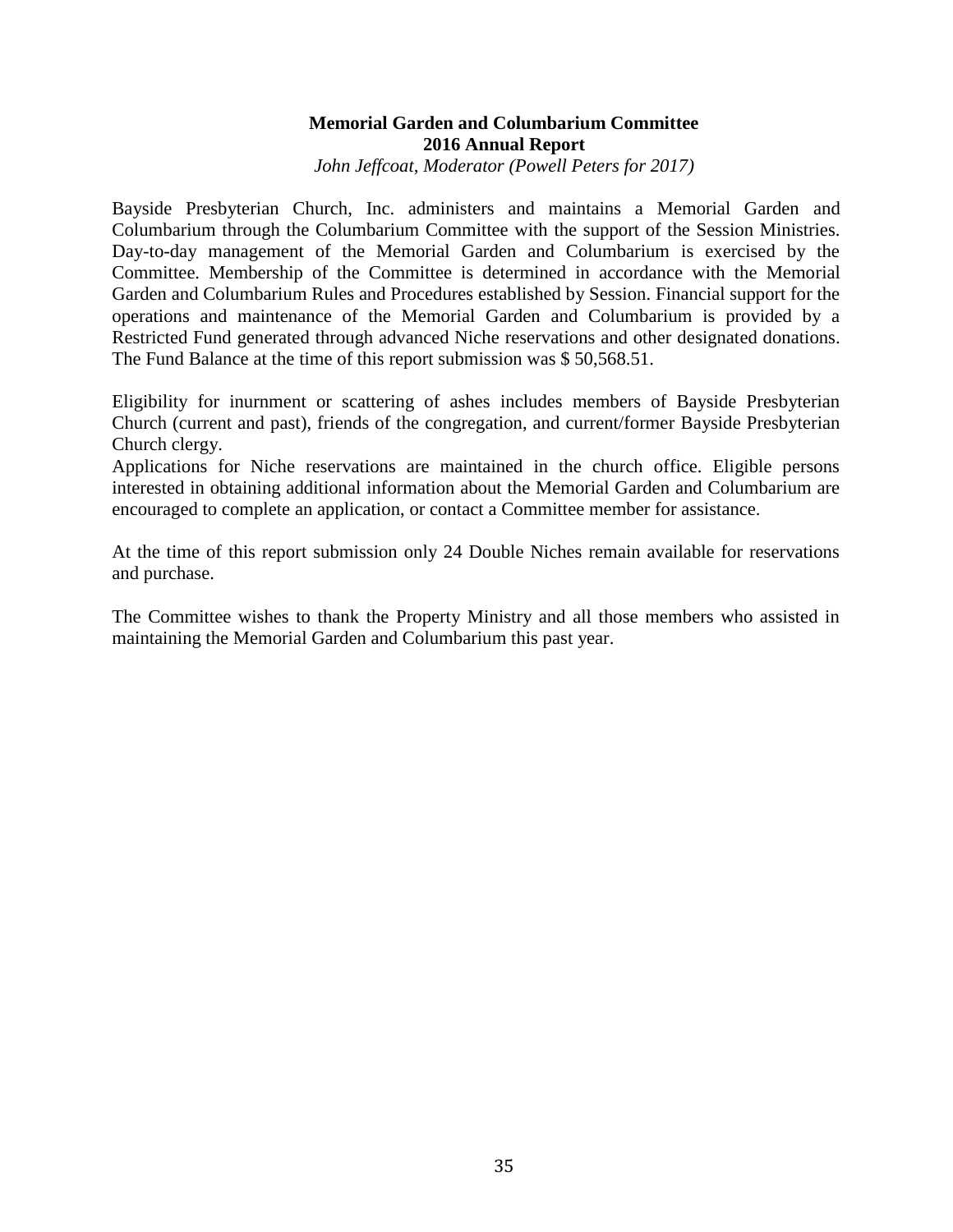# **Stephen Ministry**

Bayside Presbyterian Church Stephen Ministers

Janet Baker Paula Jesburg Janet Martin Jill Mitchell Lynne Owen Marie Parr Cathy Ritzo Louise Wombolt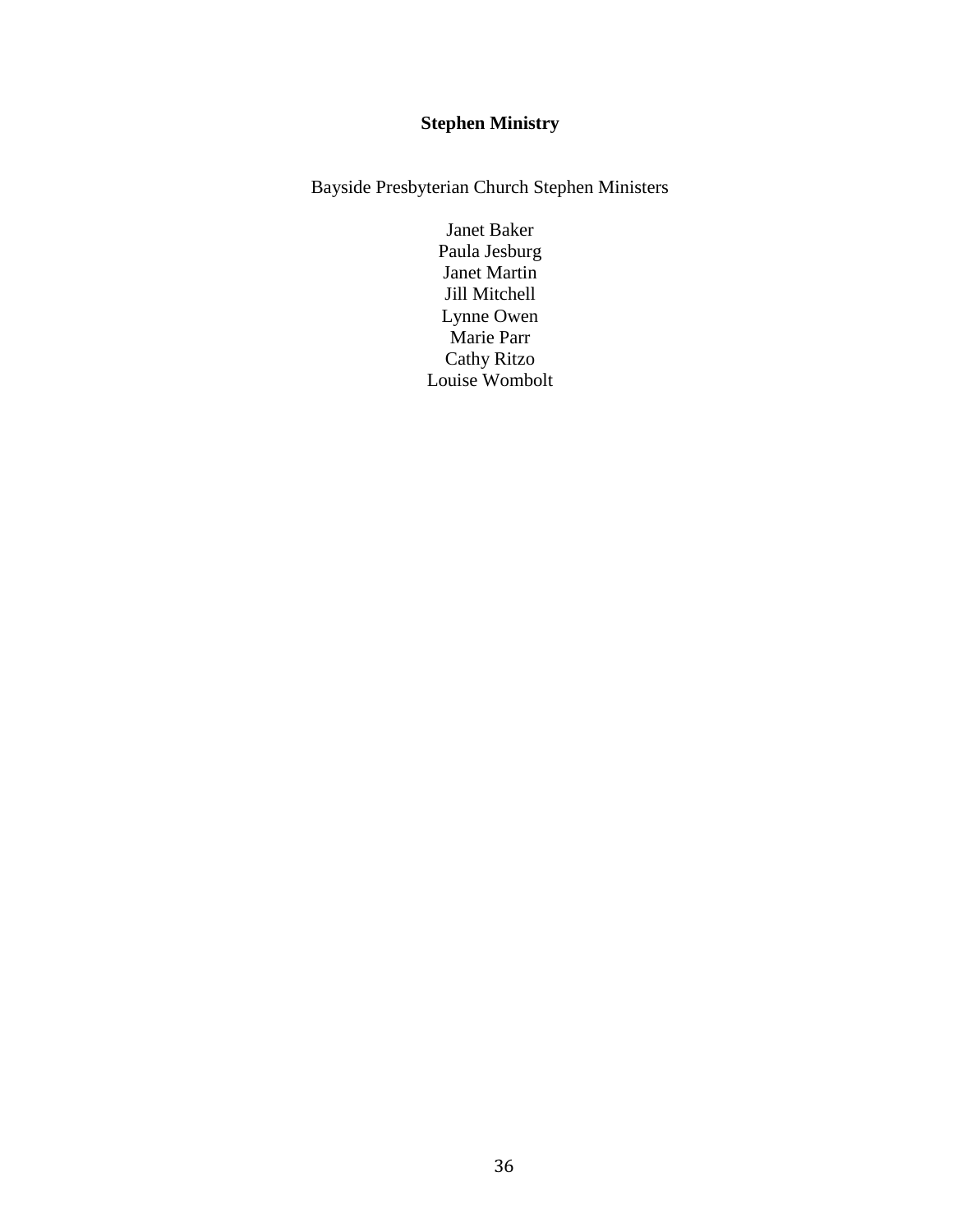# **Bayside Presbyterian Men's Organization**

*Rick Rudell, Moderator*

Bible studies – Continued Luke: Changed format to parable by parable, with discussion; seems preferred and has increased participation. Completed 13-15.

Corps group attending meetings is about 25-30, with any specific meeting varying due to extensive travel schedules and other issues. Continued an active effort to encourage attendance. All male members of Bayside are members of our group.

**January** – Hank Lowery relieved Bob Orcutt as treasurer.

**February** – Hosted Valentine's Day breakfast. Rev Clayton Rascoe presented.

**March** – Participated in the church's Spring clean-up, in concert with Property Ministry and the Boy Scouts. Plants trimmed and the grounds cleaned. Helped provide lunch for the Easter brunch and egg hunt. Enjoyed an excellent turnout for and presentation of Ken Maynard's reenactment of Paul's Letter to the Galatians.

**April** – Received 9 nominations for Man of Faith recognition. Three from outside our active group. Great response. Selected BPC's Man of the Year (Ed Spillman).

**June** – Held the annual Roy Brun Memorial Golf Tourney to raise funds for Youth Mission. Raised and provided \$1,500 through sponsorships (\$200 donated by BPMO); made \$333 for BPMO off fees less expenses. Approved up to \$50 for Tristan Walker's Eagle Scout project. Presented Man of Faith nominee certificates and pins.

**July** – Approved up to \$75 for Wyatt Walker's Eagle Scout project. Also, approved Cherokee Adams' and Patrick Long's requests (\$100 each) for their year-long mission trip to Louisiana. 3 men attended the annual Massanetta Springs PEVA retreat - Bill Warden, Lin Haskins, and Walter Martin. Provided a picnic lunch for Vacation Bible School's final day. Approved CRU support for Jenny Davis (\$200.00). **August** – BPMO lost a very active member, Jim Eckroade: approved \$100 donation to a charity suggested by his family.

**September** – Dr. Jaques Makambo (Medical Director of the Presbyterian Church of Kinshasa Presbytery (CPK)) and director of Mudishi Hospital (which BPC helped to complete) discussed the status of the hospital and incorporated a Bible study lesson of Luke 13. The event was well attended. **October** – Thom Sare provided a mounted shelf below our bulletin board.

**November** – Participated in Winter Shelter, helping provide shelter, food and clothing to roughly 63 homeless persons per night for a week. Provided a full breakfast in addition to some general support. Delivered Turkey Baskets.

**December** – Donated \$200 to Massanetta Springs. Selected new officers: Moderator – Ed Spillman; Vice Moderator – Tom Weeks; Secretary – Rick Rudell; Treasurer – Hank Lowery.

> Bayside Presbyterian Men's Organization officers Moderator – Rick Rudell Vice Moderator – Ed Spillman Secretary – David Joshua Treasurer – Bob Orcutt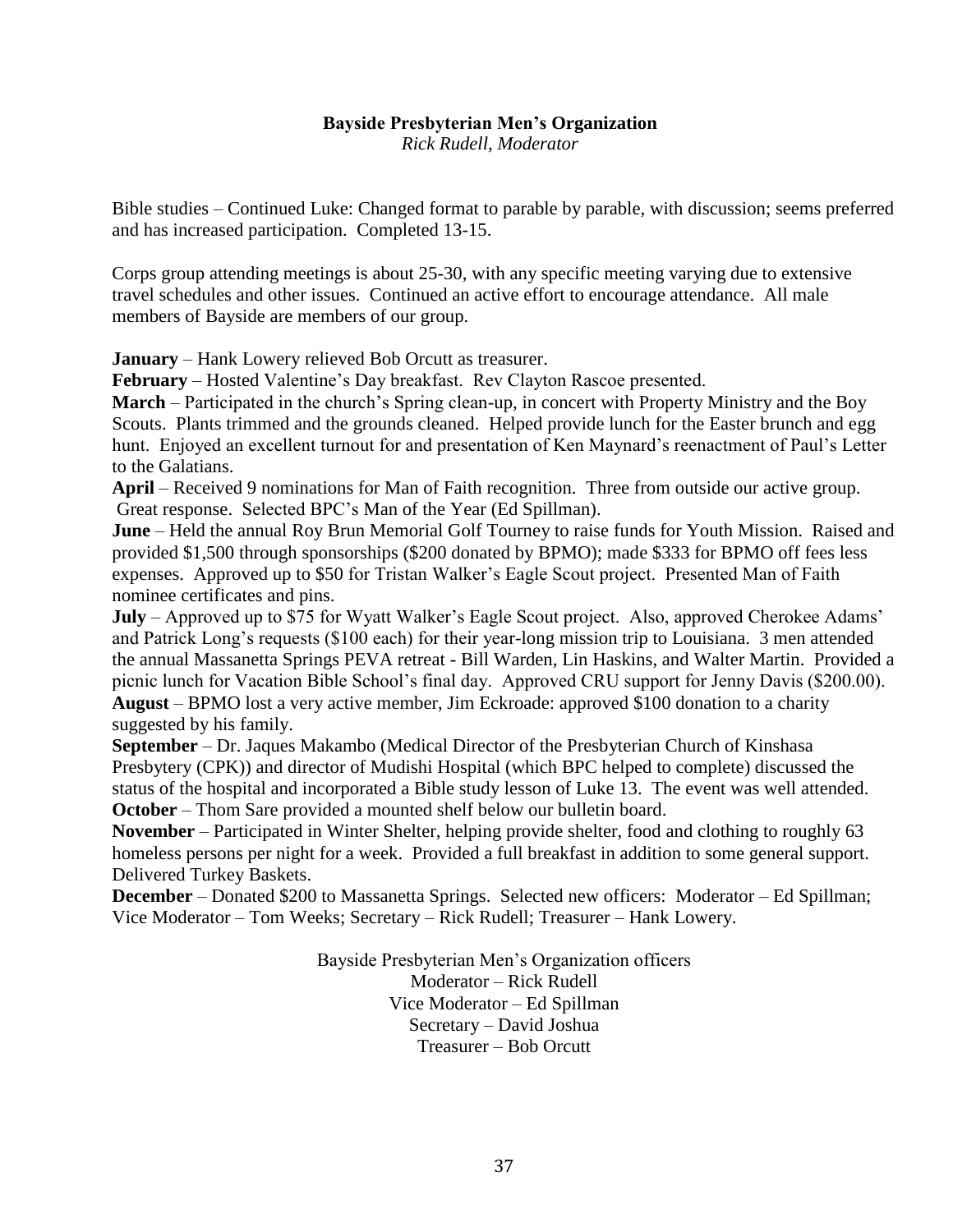#### **Bayside Presbyterian Women's Organization**

*Amanda Long, Moderator*

PW offers women in the church meaningful ways to live out their faith in the midst of a caring community of women. For more than 200 years Presbyterian women's groups have strengthened the Presbyterian Church and played a major role in sharing the good news of Jesus Christ and witnessing to the promise of God's kingdom.

Bayside has close to 70 members in six Circles, and 14 Lifetime members. The Circles meet once a month from September through May for the purpose of Bible study, fellowship and community service. For the 2015-2016 year the Circles had a choice of 2 studies to choose from – *Come to the Water* the Horizon study and *Undaunted* by Christine Caine. For the 2016-2017 year the Circles had a choice of *Through the Eyes of Jesus* a Horizon Study or *Come to the Water* a Horizon study.

#### **The highlights of this year are as follows.**

- PW held a Spring Gathering in April. We gathered for brunch and worship.
- In September we held a Fall Gathering and had a Bible Study overview, fellowship and worship.
- Monthly PW supports the BPC Food Pantry with donations of food and money.
- We supported our church at a number of memorial services during the year with our time and talents at memorial receptions.
- PW continued our college student ministry. 8 college freshmen, a Seminary student and 2 youth serving as Young Adult Volunteers from our church were "adopted" by the Circles and received monthly cards and care packages.
- Participated in PEVA events:

Spring Gathering at Great Bridge Presbyterian Church, Summer Gathering at Massanetta Springs and the Fall Gathering at Carver Memorial Presbyterian Church

• Service events:

Blessing Bags for the homeless, VBCPS Beach Bag Program, Assembled baskets for St Columba Silent Auction and Assembled Health and Food Kits for Migrant Farm Workers

• Through our budget we supported ten local charities for a total amount of \$1400.

We continued to participate in the following special offerings throughout the year: Least Coin, Sunnyside Links, PW Thank Offering and PW Birthday Offering.

#### **Presbyterian Women's Organization Officers**

| Moderator                                | Amanda Long         |
|------------------------------------------|---------------------|
| Vice Moderator $(2015-2016)$             | Theresa Cipriano    |
| Vice Moderator $(2016-2017)$             | Jane Copeland       |
| Secretary                                | <b>Janet Baker</b>  |
| <b>Treasurer and Ecumenical Missions</b> | Louise Gordon       |
| Historian                                | <b>Libby Graves</b> |
| <b>Spiritual Nurture</b>                 | Rose Ann Wehr       |
| <b>Ecumenical Missions</b>               | Louise Gordon       |